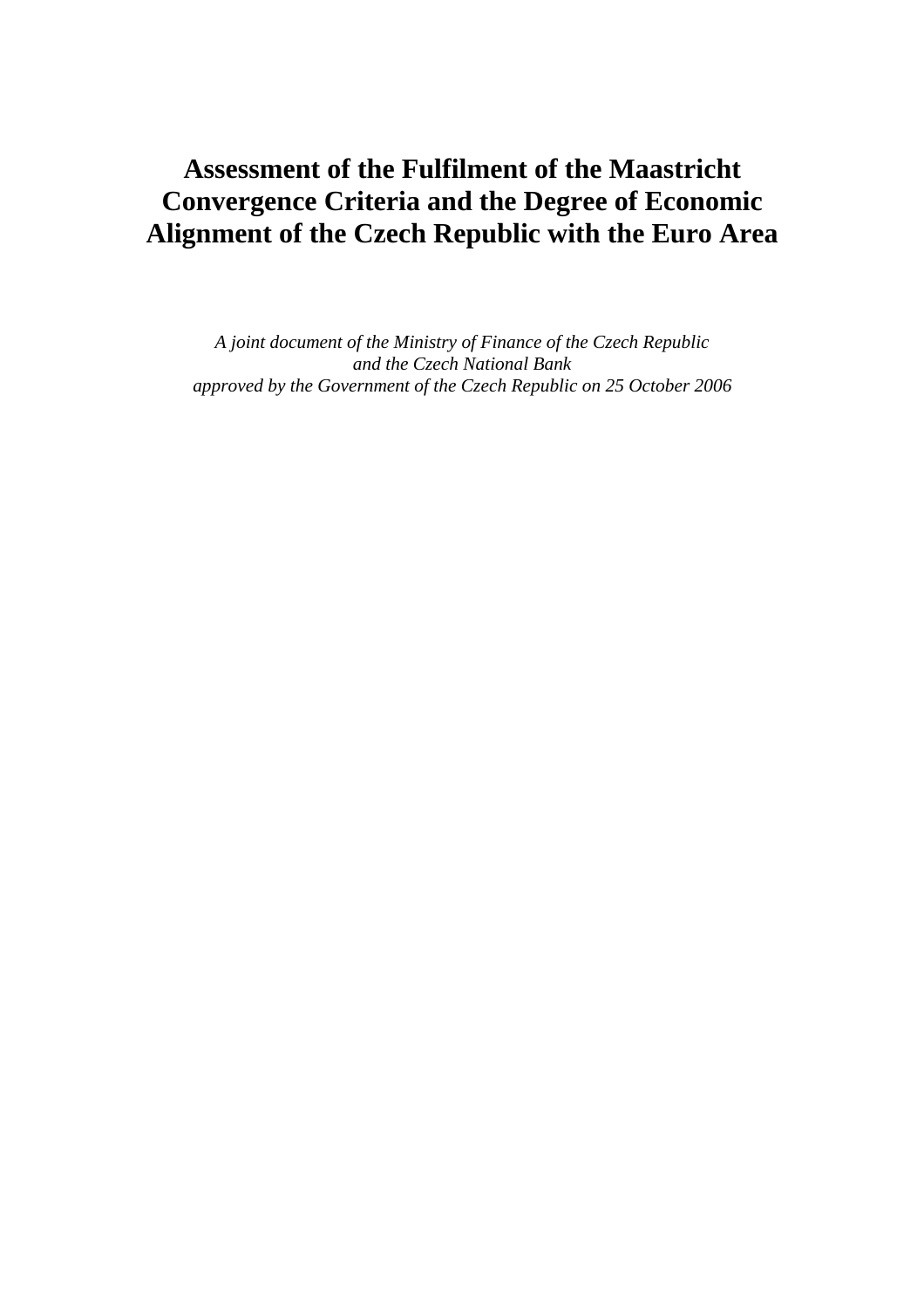# **Contents:**

|          | Summary and Recommendations Regarding the Czech Republic's Preparedness for         |  |
|----------|-------------------------------------------------------------------------------------|--|
|          |                                                                                     |  |
|          |                                                                                     |  |
| 1.2      |                                                                                     |  |
| 1.3      |                                                                                     |  |
| 2        | Assessment of the Current and Expected Fulfilment of the Maastricht Convergence     |  |
| Criteria |                                                                                     |  |
| 2.1      |                                                                                     |  |
| 2.2      |                                                                                     |  |
| 2.3      |                                                                                     |  |
| 2.4      |                                                                                     |  |
| 3        | Assessment of the Czech Republic's Current Economic Alignment with the Euro Area 14 |  |
| 3.1      |                                                                                     |  |
| 32       |                                                                                     |  |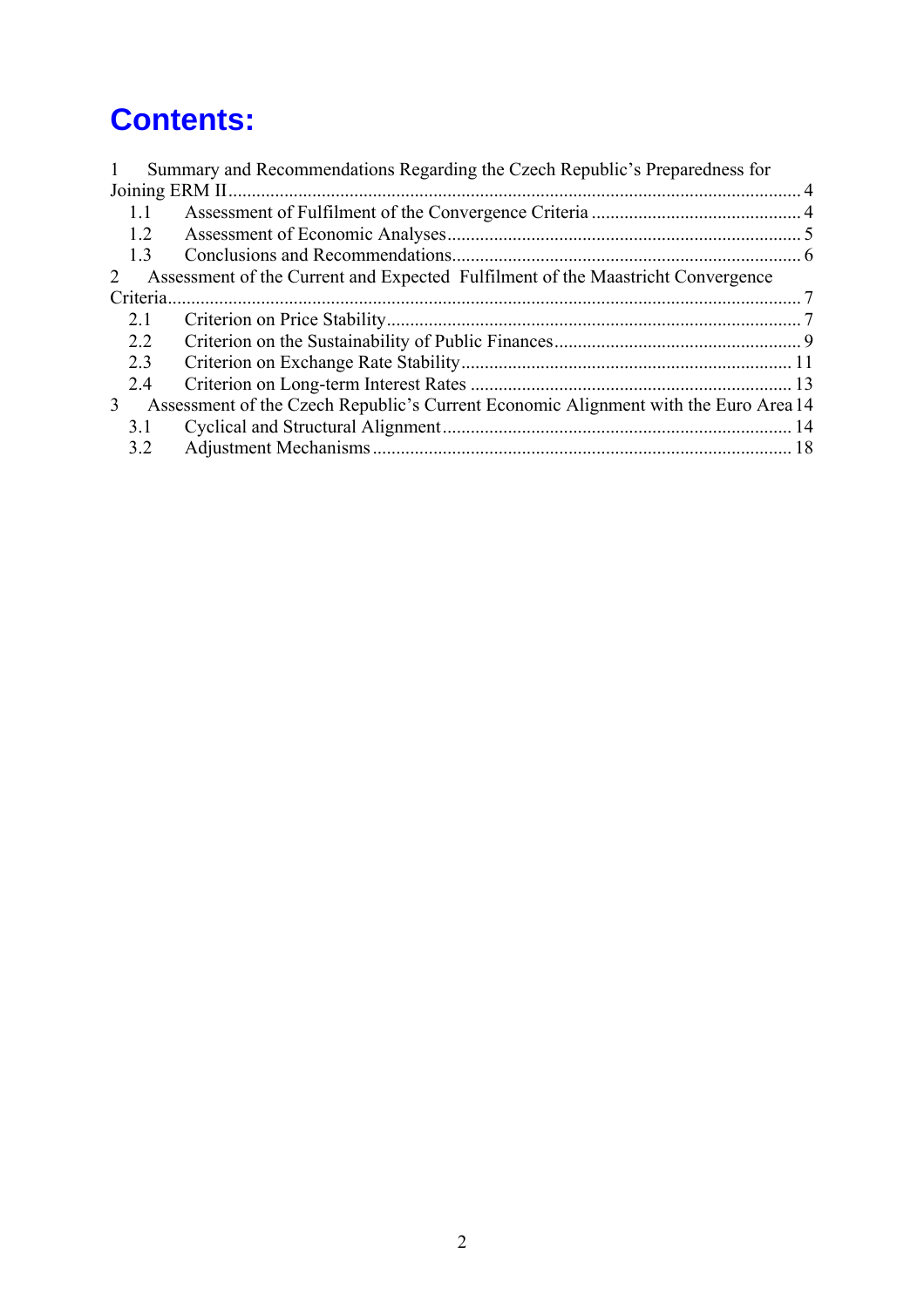# **Tables:**

| Table 2.4: 10-year interest rates on government bonds on the secondary market  13 |  |
|-----------------------------------------------------------------------------------|--|

# **Charts:**

| Chart 3.1: Real economic convergence of selected states towards euro area in 2005 (euro area |  |
|----------------------------------------------------------------------------------------------|--|
|                                                                                              |  |
| Chart 3.2: GDP growth in the Czech Republic and the euro area <i>(in %, year on year)</i> 16 |  |
|                                                                                              |  |
| Chart 3.4: Long-term unemployment: ratio of persons unemployed for more than one year to     |  |
|                                                                                              |  |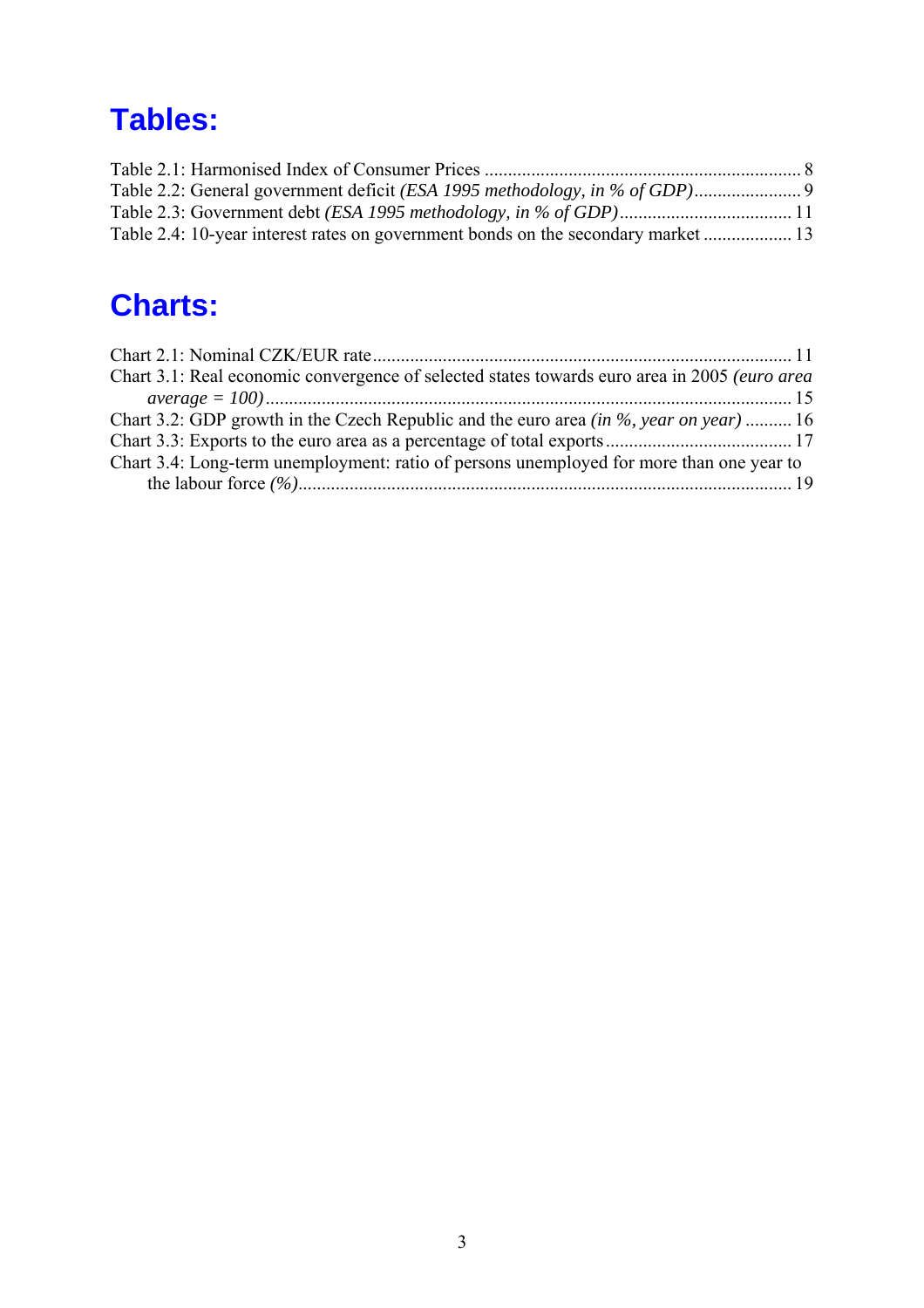# <span id="page-3-0"></span>**1 Summary and Recommendations Regarding the Czech Republic's Preparedness for Joining ERM II**

Besides being required to harmonise their legislation with Articles 108 and 109 of the Treaty establishing the European Community and the Statute of the ESCB, EU Member States are required to achieve a high degree of sustainable convergence in order to join the euro area.

This is measured by the fulfilment of four convergence criteria: a high degree of price stability, as apparent from the rate of inflation; sustainability of the government financial position, as measured by the government deficit and government debt; exchange rate stability, as measured by movements in the exchange rate within the normal fluctuation margins of the ERM II system for two years without devaluation; and durability of convergence, as reflected in long-term interest rate levels.

The Czech Republic is obliged to take steps to be prepared to join the euro area as soon as possible. However, setting the date for joining the euro area is within the competence of the Member State and depends on its preparedness. Potential non-fulfilment of the convergence criteria has no direct consequences for the Czech Republic at present.

The only exception is the criterion on the sustainability of public finances, which the Czech Republic has so far been unable to satisfy in a sustainable manner in the area of fiscal deficits. The state's fiscal performance is subject to multilateral surveillance of public finance developments. Failure to observe budgetary discipline led to the commencement of the excessive deficit procedure against the Czech Republic shortly after its accession to the EU. As a result, the Czech Republic undertook in 2004 to reduce its government deficit in a sustainable manner to below 3% of GDP by 2008. In the event of failure to meet this commitment, the Council may decide to suspend funding from the Cohesion Fund.

## **1.1 Assessment of Fulfilment of the Convergence Criteria**

The Czech Republic has been compliant with **the criterion on price stability** in 2005 and 2006. However, given the current strict interpretation of the criterion applied by the European Commission and the European Central Bank, it is possible that the fulfilment of this criterion will be endangered if the CNB's current target of 3% is maintained. The likelihood of nonfulfilment of the criterion depends on the outlook for inflation in the Czech Republic (*inter alia* the evaluation of the strength of the impact of the planned changes to indirect taxes): the Ministry of Finance outlook indicates that there should be no problem, whereas the CNB outlook regards future non-fulfilment of the criterion as highly likely if the current inflation target of 3% is maintained. It also depends on the reference value of the criterion, which is derived from inflation in the EU Member States. Downward fluctuations in the reference value hindering fulfilment of the price stability criterion cannot be ruled out under the current interpretation.

The Czech Republic is not compliant with **the criterion on the sustainability of the government financial position.**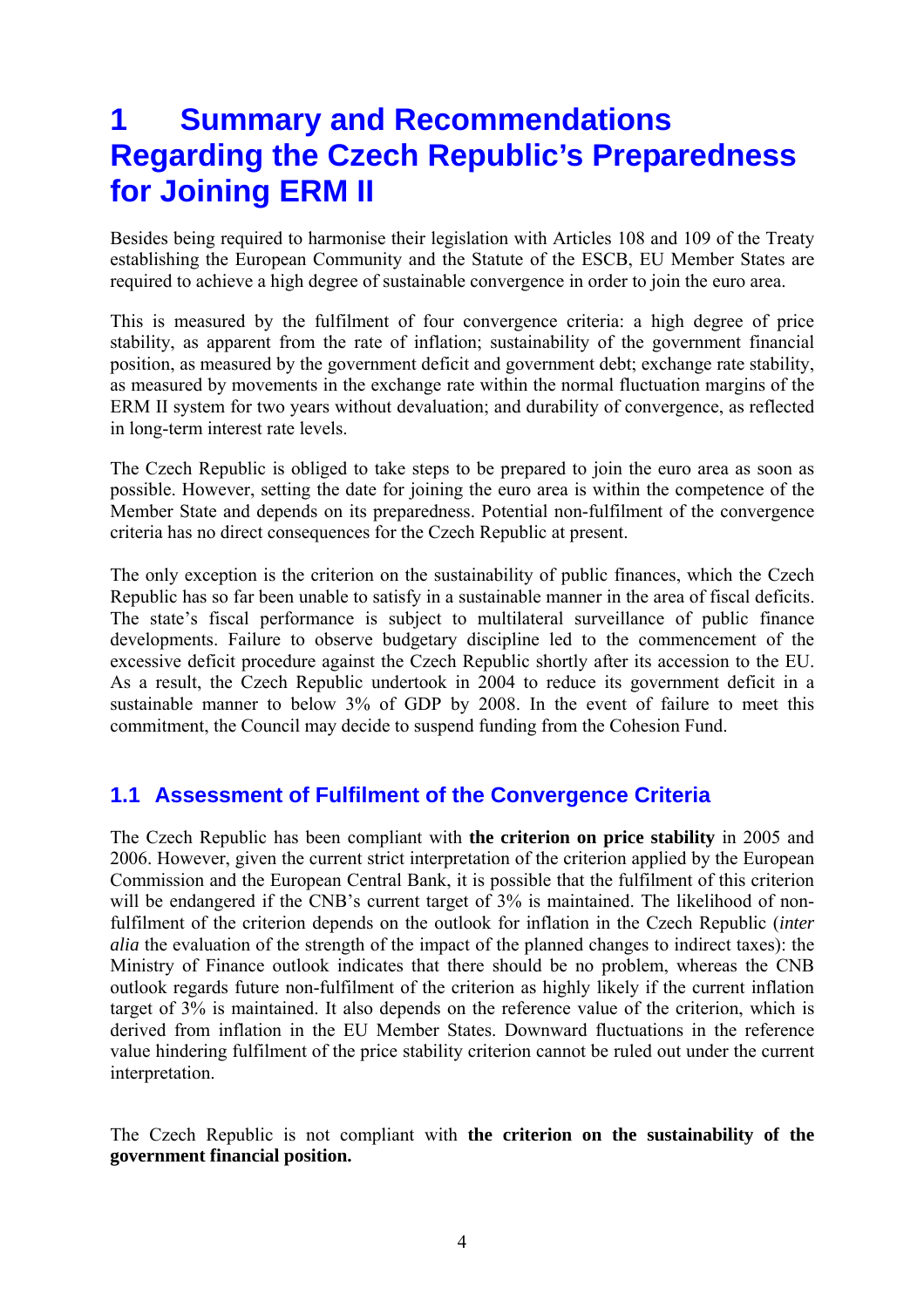<span id="page-4-0"></span>The draft 2007 state budget and the related Medium-term Budget Outlook for 2008–2009 do not lay the groundwork for fulfilment of this criterion. According to the 2005 Convergence Programme, a sustainable decrease was expected in the public budgets deficit to below 3% of GDP from 2008 onwards, but the submitted proposals conflict with this goal. This constitutes a major limitation and uncertainty with respect to the future timing of euro adoption. The date for decreasing the deficit below the required 3% is thus highly likely to be postponed. It is premature to consider a new date until a new public finance consolidation strategy has been prepared. The government debt is still relatively low (despite the growth outlook for the coming years) and thus significantly below the reference value of 60% of GDP. However, the postponed reforms, especially those of the pension and health care systems, pose a further risk in terms of the sustainability of public budgets and the future growth of government debt.

Formal assessment of **the exchange rate criterion** will only be possible after the central parity for the koruna's exchange rate is announced and the Czech Republic joins ERM II.

Moreover, this criterion should not be interpreted mechanically, but in relation to other economic fundamentals and their impact on any exchange rate fluctuations. The fluctuations in the CZK/EUR exchange rate have long been smaller than the hypothetical band of  $\pm 15\%$ . However, the deviations from the average rate have been quite significant. At present, therefore, we cannot say for sure whether the past developments would have been assessed as compliant with the condition of movement close to the central parity "without severe tensions".

The Czech Republic is currently compliant with **the long-term interest rate criterion** without any problems.

The outlook for several years ahead does not indicate any problems in this area, either. Fulfilment of this criterion is conditional on maintaining financial market confidence in a successful consolidation of public finances delivering sustainability of those finances. Otherwise there may be a downgrading of the Czech Republic's international rating, a higher risk premium on government bonds and consequently an increase in long-term interest rates (above the reference value in the extreme case).

## **1.2 Assessment of Economic Analyses**

Numerous indicators speak in favour of relatively early adoption of the euro. These include the high degree of openness of the Czech economy, its close trade and ownership links with the euro area, and the achievement of convergence of the inflation rate and nominal interest rates.

In addition, there are some indicators which have tended to be unfavourable for the Czech Republic in the past, but which have improved in recent years. The positive developments include further progress in real economic convergence in the Czech Republic, including modest convergence of the price level towards that in the euro area; a shift in the characteristics of the financial market closer to the euro area average; the achievement of a high degree of banking system stability; and a modest improvement in the conditions for business.

Insufficient alignment with the euro area economy, which could increase the costs arising from the loss of independent monetary policy, can thus be seen chiefly in a major difference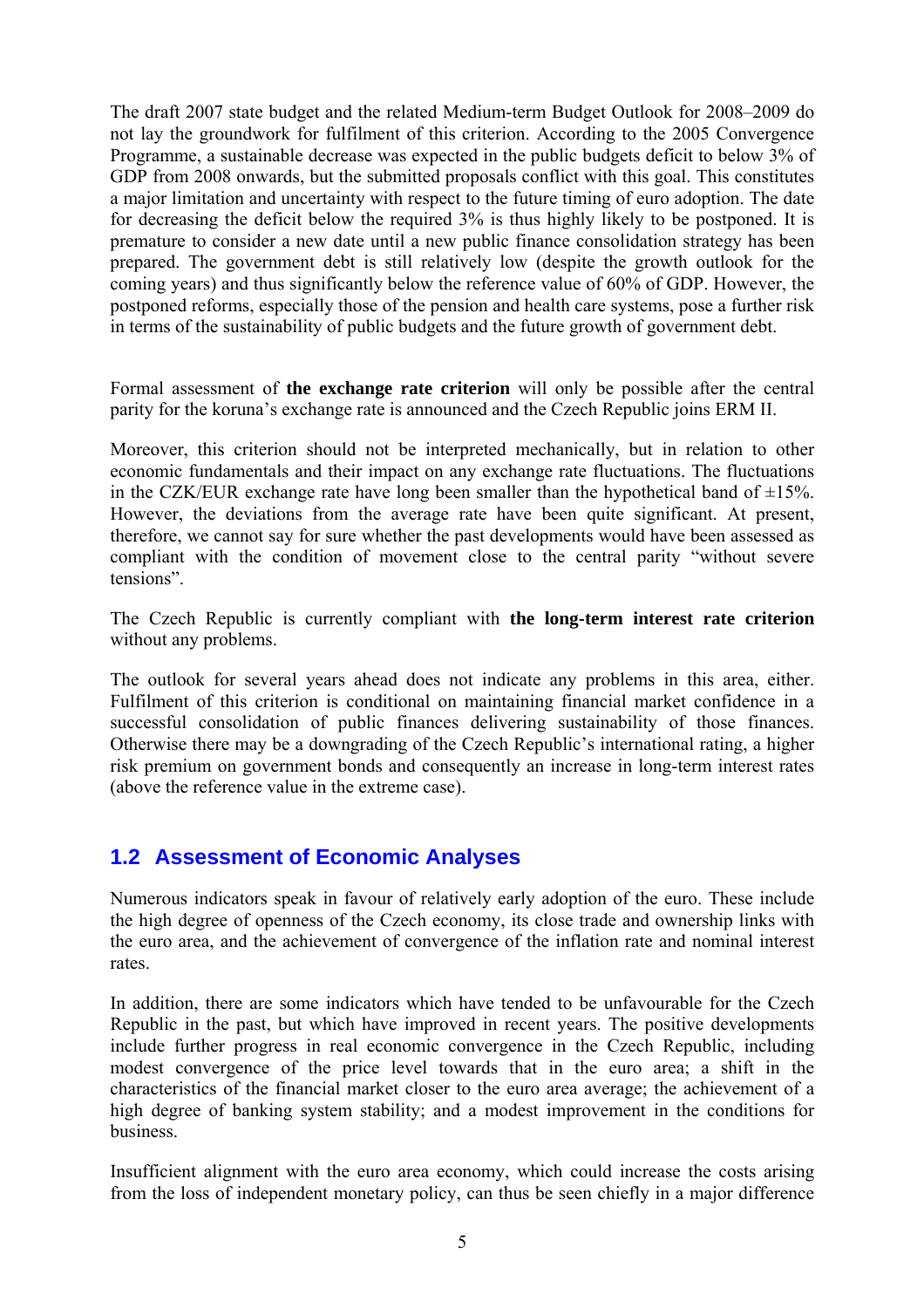<span id="page-5-0"></span>between the cyclical development of Czech and euro area GDP and in a persisting difference in the price level. A traditional bottleneck as regards the economy's flexibility and ability to adjust to shocks is the labour market, which still exhibits relatively high long-term and structural unemployment and low regional mobility. Some positive changes have occurred recently, for example the introduction of tighter conditions for qualifying for unemployment benefit and registering at labour offices, and easier procedures for setting up businesses. On the other hand, the flexibility of low wages may be adversely affected by the rising ratio of the minimum wage to the average wage. The costs of terminating an open-ended employment contract after a short period of employment remain relatively high by international comparison, and the new Labour Code effective from 2007 will not change this very much. Greater labour market flexibility is thus still one of the key challenges going forward.

Public finances have developed unfavourably since the last assessment. The medium-term outlook for public finances has recently deteriorated. Long-term stabilisation of public budgets below the 3% reference value has not been achieved either. If the euro is to be adopted, this trend has to be reversed and sustainability of public budgets must be ensured.

## **1.3 Conclusions and Recommendations**

Based on the aforementioned analyses and in line with the earlier approved document *The Czech Republic's Euro-area Accession Strategy* (the "Strategy"), the Ministry of Finance and the Czech National Bank recommend to the Czech Government that the Czech Republic **should not attempt to enter the ERM II during 2007**.

## **This decision also means postponing the Czech Republic's potential entry into the euro area beyond the originally planned horizon of 2009–2010 mentioned in the Strategy.**

The environment has yet to be created for the Czech Republic to meet the requirements for joining the euro area two years after entering the ERM II and to be able to benefit from adopting the euro to a sufficient extent. The currently deteriorating medium-term outlook for public finances fails to comply with the targets of the Strategy not only in terms of fulfilling the convergence criteria, but also from the point of view of ensuring medium-term balance and long-term sustainability of public budgets. No significant progress has been made either in the area of increasing labour market flexibility.

Any future recommendation regarding ERM II entry therefore depends primarily on having a clear plan for the reform of public finance and other reforms directed at increasing the flexibility of the Czech economy, and particularly that of the labour market. The decision on the ERM II entry date and subsequently on euro adoption must therefore be made only after progress has been achieved in the preparation, and in particular implementation, of such reforms.

As regards future fulfilment of the Maastricht criterion on price stability in a situation where this criterion is interpreted in a very strict manner by EU institutions, it is desirable that no substantial inflationary changes be made to indirect taxes during ERM II participation. Even if this condition is met, the CNB will probably have to decrease the inflation target to a level allowing the criterion on price stability to be satisfied with a high degree of probability. The appropriate timing of this step is in the discretion of the Czech National Bank and will also depend on the progress achieved in reforms targeted at euro adoption.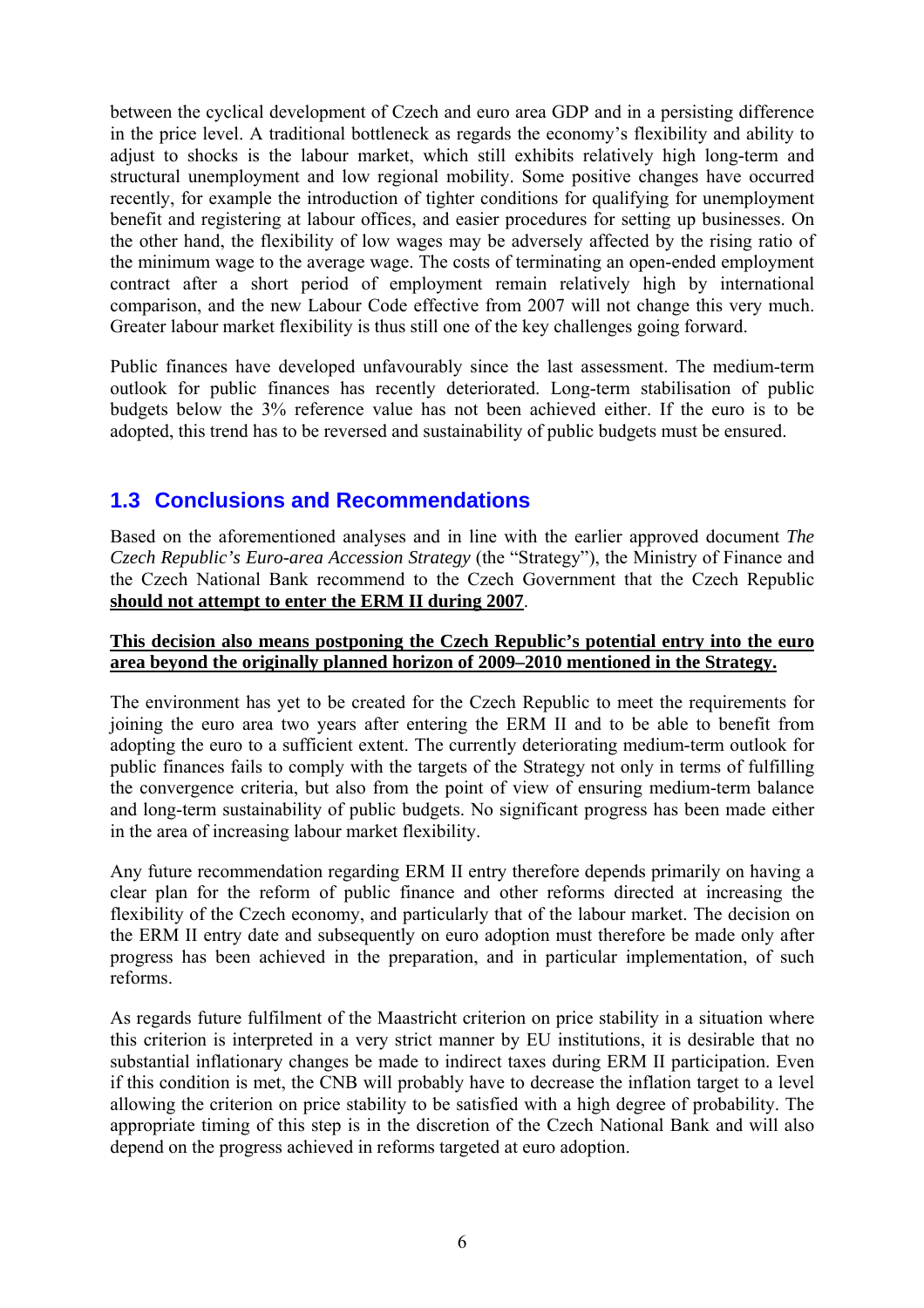# <span id="page-6-0"></span>**2 Assessment of the Current and Expected Fulfilment of the Maastricht Convergence Criteria**

The convergence criteria (price stability, public finance sustainability as measured by the government deficit and government debt, exchange rate stability, and convergence of longterm interest rates) are defined in the EC Treaty (the "Treaty") and specified in the Protocol on the convergence criteria and the Protocol on the excessive deficit procedure annexed to the Treaty. Fulfilment of the convergence criteria in a sustainable, and not only one-off, manner is a necessary condition for adoption of the single currency by a Member State with a derogation.

## **2.1 Criterion on Price Stability**

## **Box 2.1: Definition of the criterion on price stability**

### **Treaty provisions**

The first indent of Article 121 (1) of the Treaty requires: "the achievement of a high degree of price stability; this will be apparent from a rate of inflation which is close to that of, at most, the three best performing Member States in terms of price stability".

Article 1 of the Protocol on the convergence criteria referred to in Article 121 of the Treaty stipulates that: "the criterion on price stability referred to in the first indent of Article 121 (1) of this Treaty shall mean that a Member State has a price performance that is sustainable and an average rate of inflation, observed over a period of one year before the examination, that does not exceed by more than 1.5 percentage points that of, at most, the three best performing Member States in terms of price stability. Inflation shall be measured by means of the consumer price index on a comparable basis, taking into account differences in national definitions."

#### **Application of Treaty provisions in ECB and EC Convergence Reports**

With regard to "an average rate of inflation, observed over a period of one year before the examination", the inflation rate is calculated using the increase in the latest available 12-month average of the Harmonised Index of Consumer Prices (HICP) over the previous 12-month average.

The reference value relating to the values of "at most, the three best performing Member States in terms of price stability" is calculated in practice as the unweighted arithmetic average of the rate of inflation in the three countries with the lowest inflation rates, given that these rates are compatible with price stability.

### **Implementation of the price stability criterion – current practice**

Both the Treaty and the Protocol in some areas leave scope for interpretation by the institutions that assess the fulfilment of the criteria. Therefore, when assessing the fulfilment of the criteria one should also take into account the specific way in which these institutions apply the criterion.

As the Convergence Reports published in 2004 have shown, the EC and the ECB somewhat differ in their specific interpretations of the phrase "best performing Member States in terms of price stability". Both institutions in these reports worked with the three countries with the lowest inflation (Finland, Denmark and Sweden) excluding Lithuania, which recorded an inflation rate of -0.2% in the reference period. However, the decision to exclude Lithuania was justified in slightly different ways in the two reports. For the Commission the reason was that Lithuania had shown negative inflation, whereas for the ECB it was that inflation in Lithuania over the reference period was judged to have been due to "the accumulation of specific factors"; in the ECB's opinion, including such factors in the calculation of the reference value might have distorted the reference value and reduced its usefulness as an economically meaningful benchmark.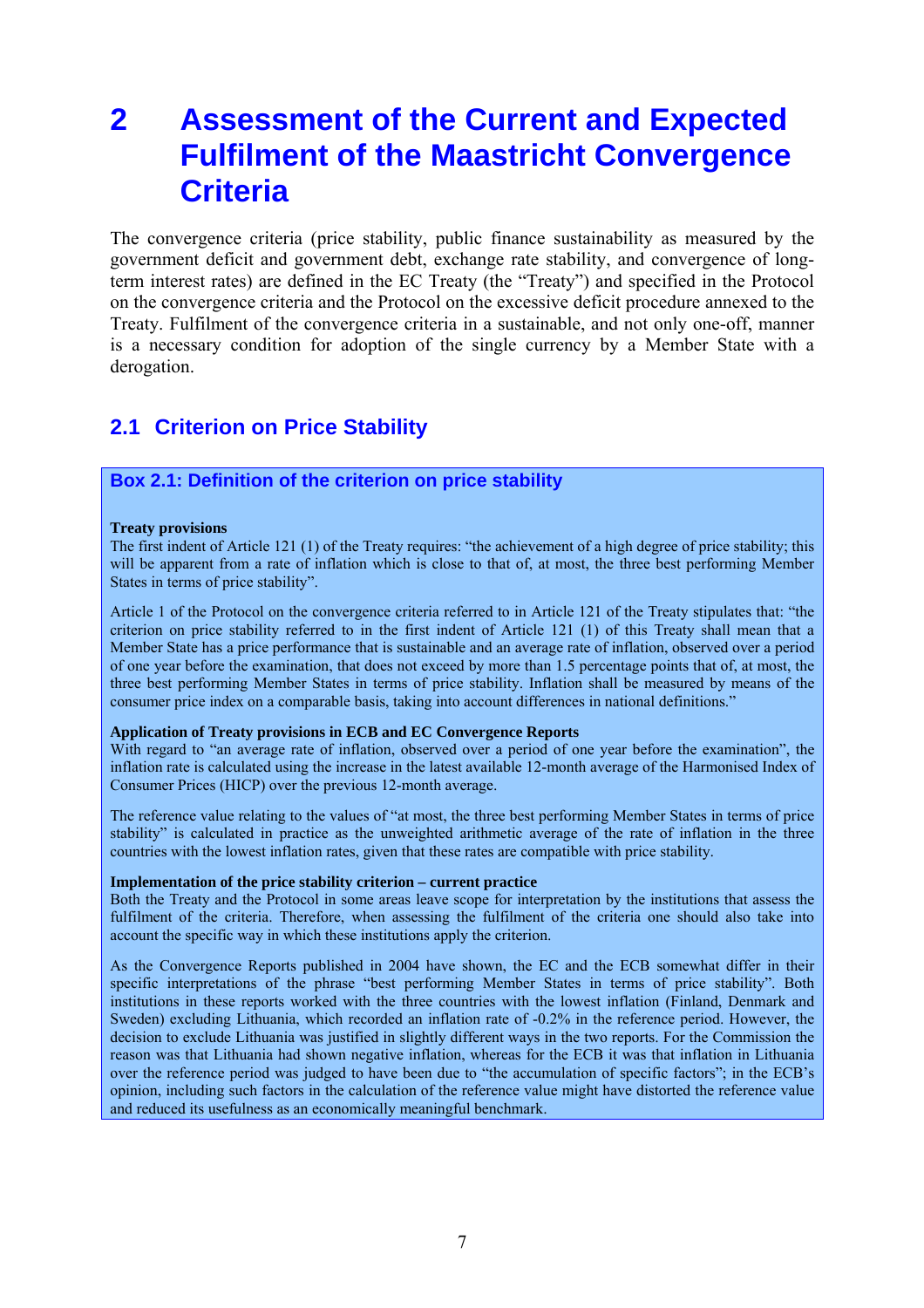<span id="page-7-0"></span>Moreover, the negative verdict for Lithuania<sup>[1](#page-7-1)</sup> in the May 2006 Convergence Reports indicated that a very strict assessment can be expected in future as regards sustainability of the fulfilment of the criterion. If the outlook for the coming months foresees inflation rising above the reference value, the conclusion may be that the country is not succeeding in satisfying the criterion in a sustainable manner.

### **Implementation of the price stability criterion – a review of current practice and the Czech initiative**

The Czech Republic, together with some other countries not participating in ERM II, recently initiated a debate aimed at shifting the interpretation of the price stability criterion so that it better reflects the economic reality and matches the definition of price stability in the euro area countries as expressed by the ECB's inflation target of "below, but close to 2%". This proposal was based on the view of current economic theory regarding the optimal level of inflation. The current interpretation by the European Commission and the ECB of the phrase "best performing Member States in terms of price stability", in the sense of "Member States which have achieved the lowest inflation", does not conform to this view. Although the proposal sought a better interpretation of the aforementioned phrase under the provisions of the Treaty and the Protocol, this initiative, despite all efforts and support from some Member States not participating in ERM II, was not successful.

If one bases the calculation of the reference value on the three countries with the lowest positive inflation, the Czech Republic has been compliant with the criterion on price stability since 2003. The only exception was 2004, when inflation increased temporarily owing to changes to indirect taxes and a simultaneous decrease in the reference value due to exceptionally low inflation in some EU countries. A simple comparison of the current forecast of the Ministry of Finance (from the draft State Budget of the Czech Republic for 2007 and the Medium-term State Budget Outlook for 2007–2009) and the inflation outlook for the EU Member States indicates that there should be no danger of non-fulfilment of this criterion in the future either (see Table 2.1).

#### **Table 2.1: Harmonised Index of Consumer Prices**  *(average for last 12 months vs. average for previous 12 months, growth in %)*

|                                                                                                    | 2003               | 2004 2005          | 8/06                      | 2006             | 2007 | 2008 | 2009 |
|----------------------------------------------------------------------------------------------------|--------------------|--------------------|---------------------------|------------------|------|------|------|
| Average for 3 EU countries with<br>lowest inflation                                                | $\mathsf{I}_{1,2}$ |                    | $0.7$ 1.0 1.3 1.2 1.6 1.5 |                  |      |      | 1.5  |
| Reference value (1st line +1.5 p.p.) $\begin{vmatrix} 2.7 & 2.2 & 2.5 & 2.8 \end{vmatrix}$ 2.7 3.1 |                    |                    |                           |                  |      | 3.0  | 3.0  |
| <b>Czech Republic</b>                                                                              |                    | $-0.1$ 2.6 1.6 2.4 |                           | $\overline{2.4}$ | 2.6  | 2.5  |      |

*Sources: Eurostat, European Commission, Convergence Programmes and Stability Programmes of Member States, forecast of the Ministry of Finance of the Czech Republic for the draft State Budget of the Czech Republic for 2007 and the Medium-term Outlook for the State Budget of the Czech Republic for 2007–2009.* 

*Note: The outlook for inflation in the European Union for 2006–2007 is taken from the European Commission's spring economic forecast and that for 2008 from the Member States' Convergence Programmes and Stability Programmes (2005).* 

However, when assessing the future ability to maintain inflation below the reference value, one needs to take into account that the individual countries' inflation forecasts, with few exceptions, do not deviate far from the ECB's inflation target, whereas actual inflation deviates from it significantly more. This may mean a lower inflation level in the countries that form the basis for calculating the criterion, and thus a lower reference value. This was reflected in the criterion in 2003–2005 (as well as in the previous period), when the reference value ranged between 2.2% and 2.7%, i.e. generally lower than in the outlook in Table 2.1. Moreover, the probability of a low reference value is higher than in the past, owing to the

<span id="page-7-1"></span> $\overline{a}$ *1 Lithuania recorded a significant rise in inflation between 2004 and 2006. As a result, during the assessment in the spring of 2006, inflation in Lithuania exceeded the reference value for the price stability criterion by 0.1 percentage point.*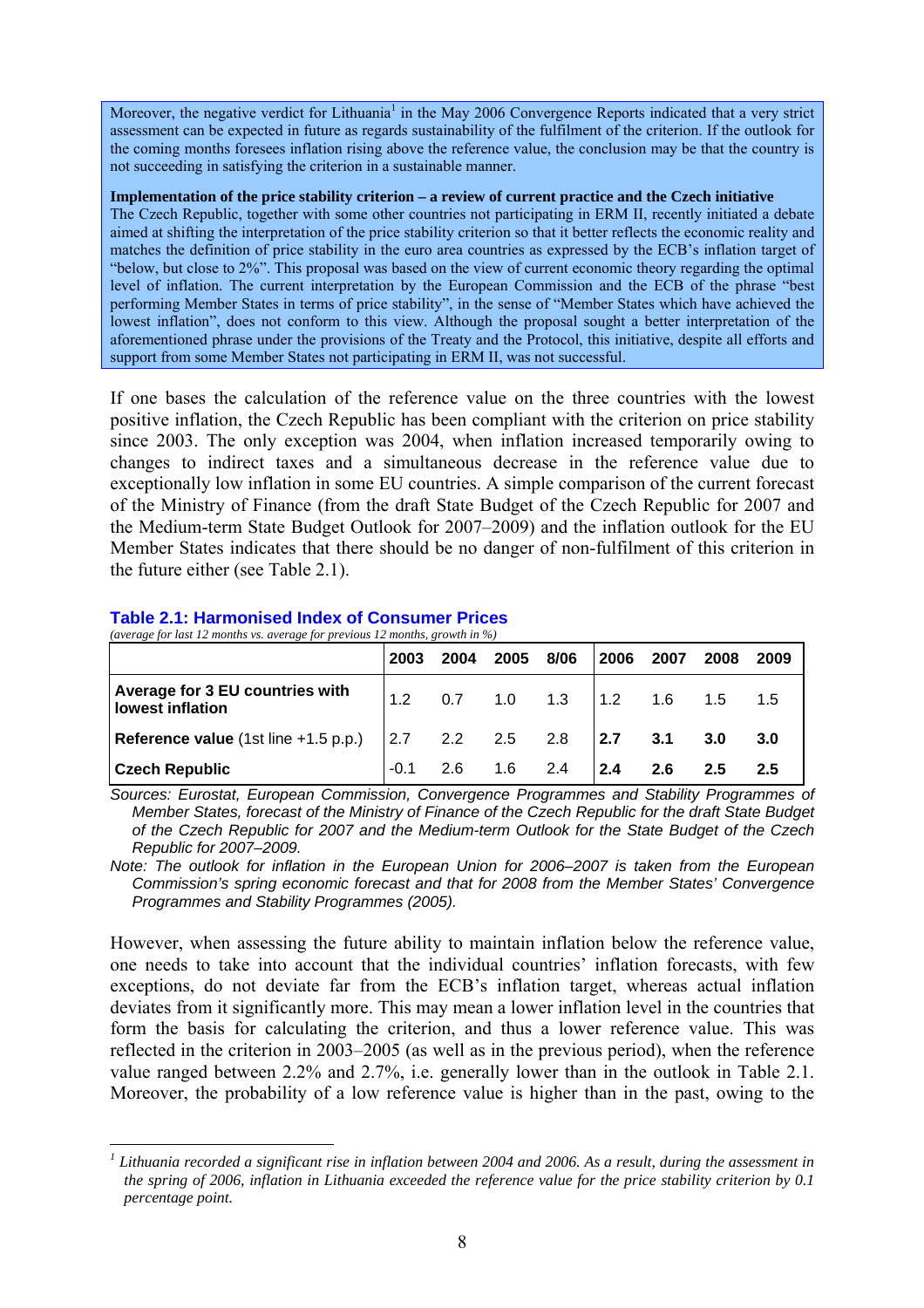<span id="page-8-0"></span>larger number of EU Member States, among which three countries with very low inflation will probably be found.

One also needs to take account of the possibility of higher inflation than forecasted by the Ministry of Finance. The CNB's outlook for 2007 and 2008 foresees HICP inflation higher than 3%, which would mean a high probability of future non-fulfilment of the criterion. Among other things, this is because the current inflation target is set in such a way that the price stability criterion is fulfilled at its upper boundary, hence inflationary shocks shifting inflation temporarily above the target may cause the reference value to be exceeded. In the current outlook, the harmonisation changes to indirect taxes on cigarettes – whose effect on the price level may exceed one percentage point in the coming years – represent such a shock.

These facts suggest that if a clear political consensus is reached on the euro adoption date, safe fulfilment of the price stability criterion under the current strict interpretation may require a reduction of the CNB's inflation target from the current level of 3%. At the same time it is desirable that no substantial inflationary changes hindering the fulfilment of the criterion be made to indirect taxes during ERM II participation.

# **2.2 Criterion on the Sustainability of Public Finances[2](#page-8-1)**

## **Government deficit criterion**

The first part of the criterion on the sustainability of public finances is focused on short-term to medium-term fiscal developments. The benchmark is the general government deficit under ESA95 national accounts methodology.

The Czech Republic's current public finance parameters prevent it from satisfying the government deficit criterion in a sustainable manner and ensuring anti-cyclical fiscal policy. Fiscal developments confirm that the transitory decline in the deficit to just below 3% of GDP in 2004 was due to extraordinary factors and was not sustainable in the following years (see Table 2.2). The draft state budget for 2007 confirms the deteriorating trend in public finances and hence the Czech Republic's failure to comply with the consolidation strategy that it pledged to implement on joining the EU. It also means a breach of its commitment to the EU to reduce its government deficit in a sustainable and credible manner below 3% of GDP by 2008 (a commitment ensuing from the excessive deficit procedure). The Czech Republic is also in breach of other fiscal recommendations formulated for it by the Ecofin Council.

| <b>Table 2.2: General government deficit</b> (ESA 1995 methodology, in % of GDP) |        |        |        |        |        |        |        |
|----------------------------------------------------------------------------------|--------|--------|--------|--------|--------|--------|--------|
|                                                                                  | 2003   | 2004   | 2005   | 2006   | 2007   | 2008   | 2009   |
| Reference value                                                                  | $-3.0$ | $-3.0$ | $-3.0$ | $-3.0$ | $-3.0$ | $-3.0$ | $-3.0$ |
| <b>Czech Republic*</b>                                                           | -6.6   | $-2.9$ | $-3.6$ | $-3.5$ | $-4.0$ | $-3.5$ | $-3.0$ |

**Table 2.2: General government deficit** *(ESA 1995 methodology, in % of GDP)* 

*Sources: CZSO, Government Deficit and Government Debt Notifications (October 2006) \* The forecasts for 2007–2009 are preliminary Ministry of Finance estimates based on the draft 2007 State Budget submitted by the Government to the lower house of the Czech Parliament. In 2008–2009 these forecasts mechanically take account of the obligation to make the minimum fiscal consolidation efforts laid down in the Stability and Growth Pact, i.e. a minimum reduction in the deficit of 0.5 percentage point a year. These forecasts do not include proposals for the measures needed to deliver this deficit reduction.*

<span id="page-8-1"></span> *2 The criterion on the sustainability of public finances is satisfied only when both components of the fiscal criterion, i.e. the government deficit and government debt, are fulfilled in a sustainable manner.*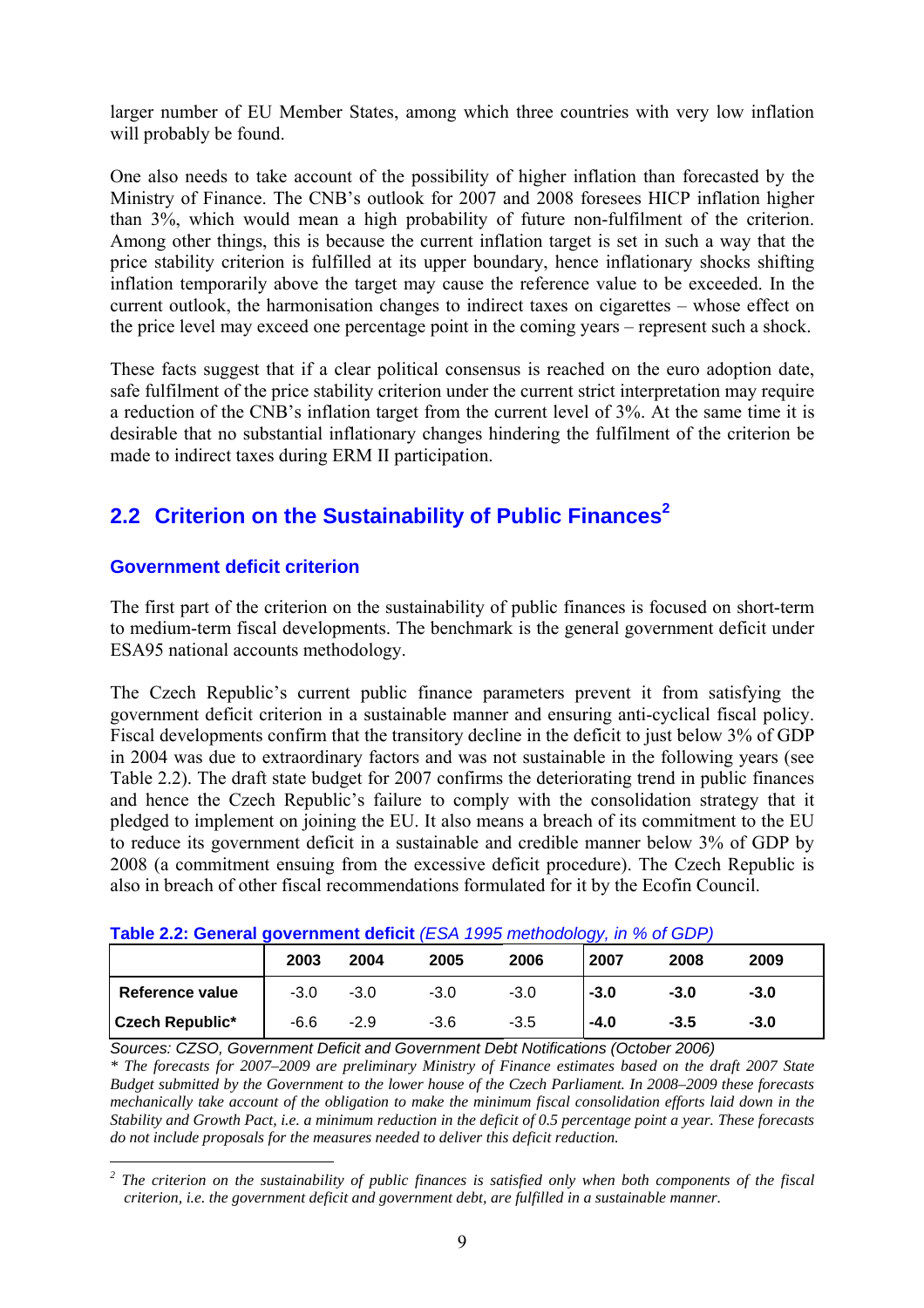## **Box 2.2: Definition of the criterion on the sustainability of the government financial position**

### **Treaty provisions**

The second indent of Article 121 (1) of the Treaty requires: "the sustainability of the government financial position; this will be apparent from having achieved a government budgetary position without a deficit that is excessive, as determined in accordance with Article 104 of the Treaty".

Article 2 of the Protocol on the convergence criteria referred to in Article 121 of the Treaty stipulates that this criterion "shall mean that at the time of the examination the Member State is not the subject of a Council Decision under Article 104 (6) of this Treaty that an excessive deficit exists".

Article 104 of the Treaty sets out the excessive deficit procedure. According to Article 104 (2) and (3), the European Commission prepares a report if a Member State does not fulfil the requirements for fiscal discipline, in particular if:

1. the ratio of the planned or actual government deficit to GDP exceeds a reference value (defined in the Protocol on the excessive deficit procedure as 3% of GDP), unless:

- either the ratio has declined substantially and continuously and reached a level that comes close to the reference value; or, alternatively,
- the excess over the reference value is only exceptional and temporary and the ratio remains close to the reference value;

2. the ratio of government debt to GDP exceeds a reference value (defined in the Protocol on the excessive deficit procedure as 60% of GDP), unless the ratio is sufficiently diminishing and approaching the reference value at a satisfactory pace.

### **Other Treaty provisions – excessive deficit procedure**

The report prepared by the European Commission under Article 104 (3) of the Treaty should also take into account whether the government deficit exceeds government investment expenditure and all other relevant indicators, including the medium-term economic and budgetary position of the Member State.

The Commission may also prepare a report if, notwithstanding the fulfilment of the criteria, it is of the opinion that there is a risk of an excessive deficit in a Member State. The Economic and Financial Committee formulates an opinion on the Commission's report.

In accordance with Article 104 (6) of the Treaty, the EU Council, on the basis of a recommendation from the Commission and having considered any observations which the Member State concerned may wish to make, decides, acting by qualified majority and following an overall assessment, whether an excessive deficit exists in a Member State. Under Article 104 (7) of the Treaty, the EU Council then makes recommendations to the Member State concerned with a view to bringing the deficit below the 3% level within a given period.

### **Government debt criterion**

The second part of the criterion monitors the sustainability of public finances from a longerterm perspective based on the level and trend of the general government debt.

Given its low initial level of government debt, the Czech Republic has no problem fulfilling this criterion. The government debt growth in 2003 largely reflected the inclusion of the majority of the identified indirect liabilities of the government (particularly government guarantees and the classification of Česká inkasní, the Czech Consolidation Agency and their subsidiaries in the general government sector). The ratio of government debt to GDP was stabilised in the subsequent period, thanks mainly to rapid economic growth, but it is expected to gradually increase again in the years to come. Moreover, not even a successful fiscal consolidation will be able to stabilise the government debt level in a sustainable manner if the fiscal system is not prepared for the expected effects of population ageing. This must be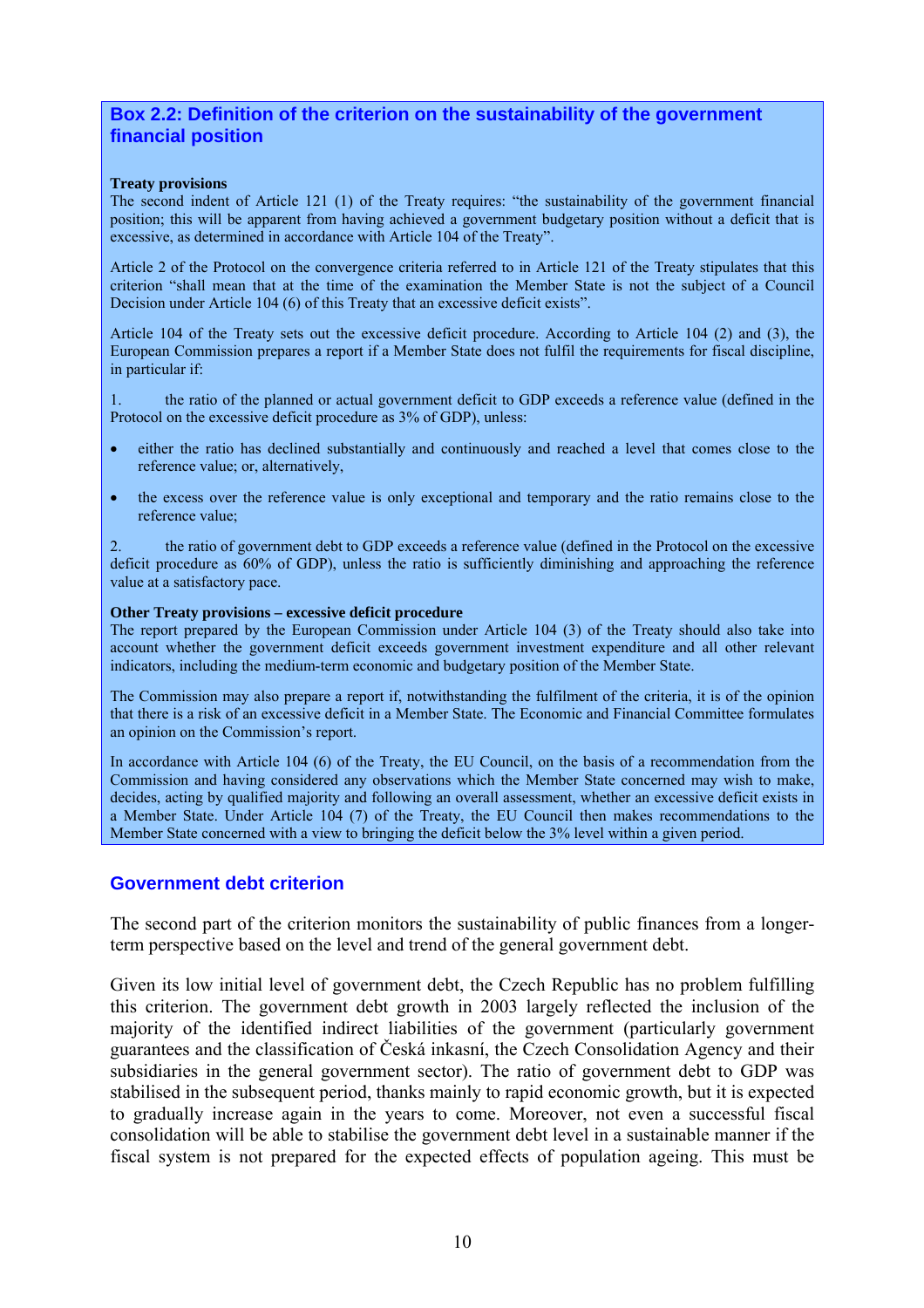<span id="page-10-0"></span>ensured by implementing fundamental reforms of the pension system and health care system (see Table 2.3).

|                        | 2003 | 2004 | 2005 | 2006 | 2007 | 2008 | 2009 |
|------------------------|------|------|------|------|------|------|------|
| Reference value        | 60.0 | 60.0 | 60.0 | 60.0 | 60.0 | 60.0 | 60.0 |
| <b>Czech Republic*</b> | 30.1 | 30.7 | 30.4 | 30.6 | 31.7 | 32.4 | 33.0 |

**Table 2.3: Government debt** *(ESA 1995 methodology, in % of GDP)* 

*Sources: CZSO, Government Deficit and Government Debt Notifications (October 2006) \* The government debt projection will be updated following the preparation of the 2006 Convergence Programme.* 

# **2.3 Criterion on Exchange Rate Stability**

The Czech Republic does not participate in ERM II, so the central parity of the CZK/EUR rate has not been set yet. For this reason, the exchange rate criterion cannot be formally assessed. In Chart 2.1, the central parity is, for illustration, assumed to be the average of the daily rates for 2003–2005.





*Sources: CNB, Ministry of Finance calculations Note: In the chart, an upward movement in the exchange rate means an appreciation of the koruna The hypothetical central parity is simulated by the average rate for 2003–2005.* 

The fluctuations in the CZK/EUR exchange rate over the last few years have been smaller than the hypothetical band of  $\pm 15\%$ . However, the deviations from the average rate have been quite significant. The koruna has been showing an appreciation trend against the euro for some time. The definition of the criterion implies that its interpretation is not entirely clear. In an attempt to reduce this ambiguity, the ECB published a statement in 2003 stating that the assessment of the fulfilment of this criterion would take into account other factors than the exchange rate level alone (see Box 2.3). However, the assessment is not unambiguous even in the light of this statement. We cannot therefore say for sure whether the present situation would be assessed as compliant with the condition of movement close to the central parity "without severe tensions".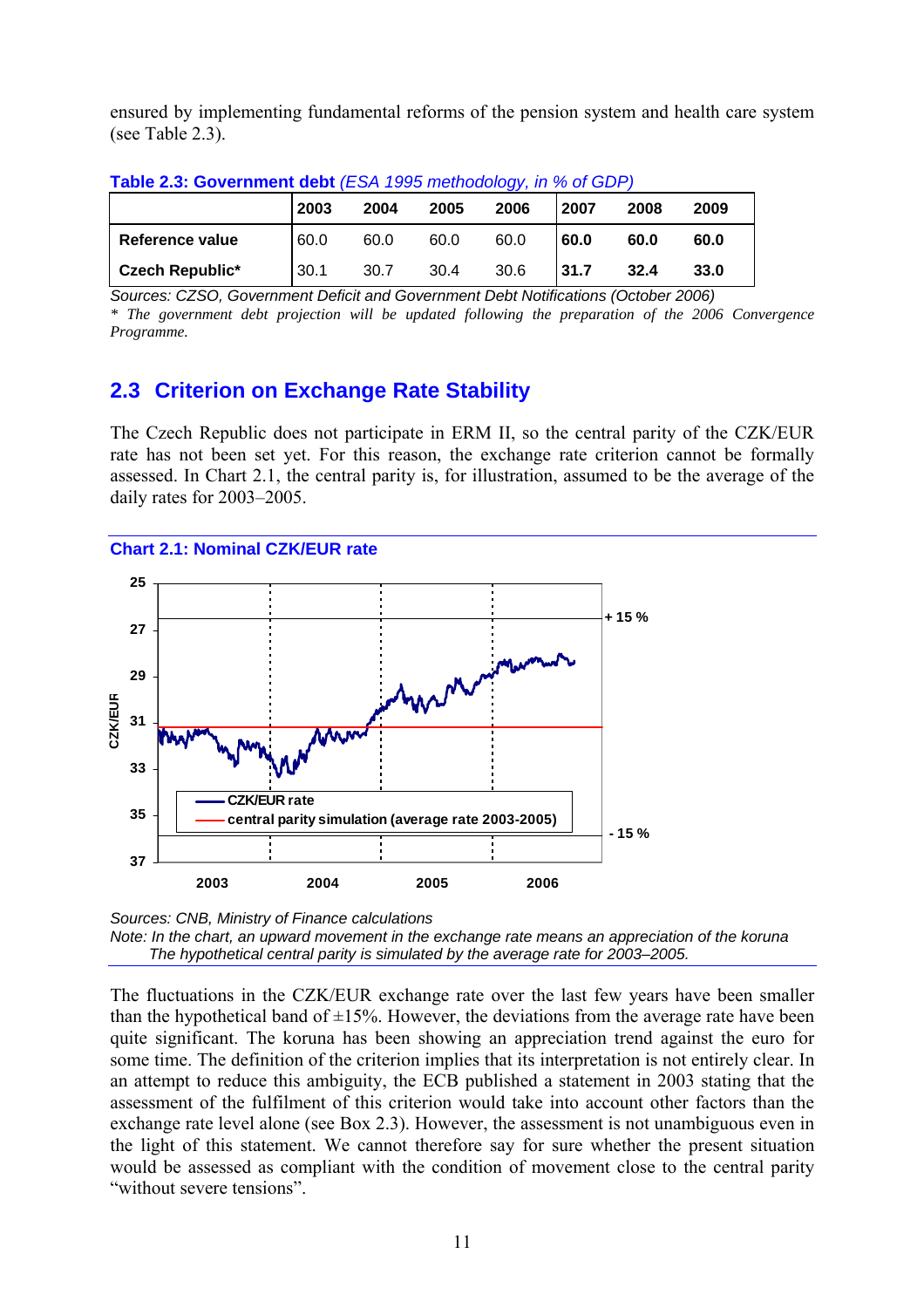## **Box 2.3: Definition of the criterion on exchange rate stability**

#### **Treaty provisions**

 $\overline{a}$ 

The third indent of Article 121 (1) of the Treaty requires: "the observance of the normal fluctuation margins provided for by the exchange-rate mechanism of the European Monetary System, for at least two years, without devaluing against the currency of any other Member State".

Article 3 of the Protocol on the convergence criteria referred to in Article 121 (1) of the Treaty stipulates that: "the criterion on participation in the exchange-rate mechanism of the European Monetary System referred to in the third indent of Article 121 (1) of this Treaty shall mean that a Member State has respected the normal fluctuation margins provided for by the exchange-rate mechanism of the European Monetary System without severe tensions for at least the last two years before the examination. In particular, the Member State shall not have devalued its currency's bilateral central rate against any other Member State's currency on its own initiative for the same period."

#### **Application of Treaty provisions in ECB and EC Convergence Reports**

The Treaty refers to the criterion of participation in the European exchange-rate mechanism (ERM until December 1998 and ERM II since January 1999).

First, the ECB assesses whether the country has participated in ERM II "for at least the last two years before the examination", as stated in the Treaty.

Second, as regards the definition of "normal fluctuation margins", the ECB recalls the formal opinion that was put forward by the EMI Council in October 1994 and its statements in the November 1995 report entitled "Progress towards Convergence".

The EMI Council's opinion of October 1994 stated that "the wider band has helped to achieve a sustainable degree of exchange rate stability in the ERM", that "the EMI Council considers it advisable to maintain the present arrangements", and that "member countries should continue to aim at avoiding significant exchange rate fluctuations by gearing their policies to the achievement of price stability and the reduction of fiscal deficits, thereby contributing to the fulfilment of the requirements set out in Article 121 (1) of the Treaty and the relevant Protocol".

In the November 1995 report entitled "Progress towards Convergence" it was stated that "when the Treaty was conceived, the 'normal fluctuation margins' were  $\pm 2.25\%$  around bilateral central parities, whereas a  $\pm 6\%$  band was a derogation from the rule. In August 1993 the decision was taken to widen the fluctuation margins to  $\pm 15\%$ , and the interpretation of the criterion, in particular of the concept of 'normal fluctuation margins', became less straightforward". It was then also proposed that account would need to be taken of "the particular evolution of exchange rates in the European Monetary System (EMS) since 1993 in forming an ex post judgement".

Against this background, in the assessment of exchange rate developments the emphasis is placed on exchange rates being close to the ERM II central rates.

Third, the issue of the presence of "severe tensions" or "strong pressures" on the exchange rate is addressed by examining the degree of deviation of exchange rates from the ERM II central rates against the euro. Other indicators, such as short-term interest rate differentials vis-à-vis the euro area and their evolution, are used as well. The role played by foreign exchange interventions is also considered.

Successful ERM II participation may be aided in particular by alignment with the euro area economy and consistency of economic policies. The euro-strategy recommends participation in ERM II for the minimum required period of two years only. This implies that "the Czech Republic should enter the ERM II only after conditions have been established which enable it to introduce the euro at the time of the assessment of the exchange rate criterion and to then benefit from its introduction without experiencing any problems"[.](#page-11-0)<sup>3</sup>

Compared to the present exchange rate regime of managed floating, ERM II entry will be a new element which might have a substantial effect on the behaviour of the exchange rate. The

<span id="page-11-0"></span>*<sup>3</sup> For details, see the joint document of the CNB and the Czech Government entitled "The Czech Republic's Euro-area Accession Strategy" at http://www.mfcr.cz/cps/rde/xchg/mfcr/hs.xsl/eu\_acc\_stra.html.*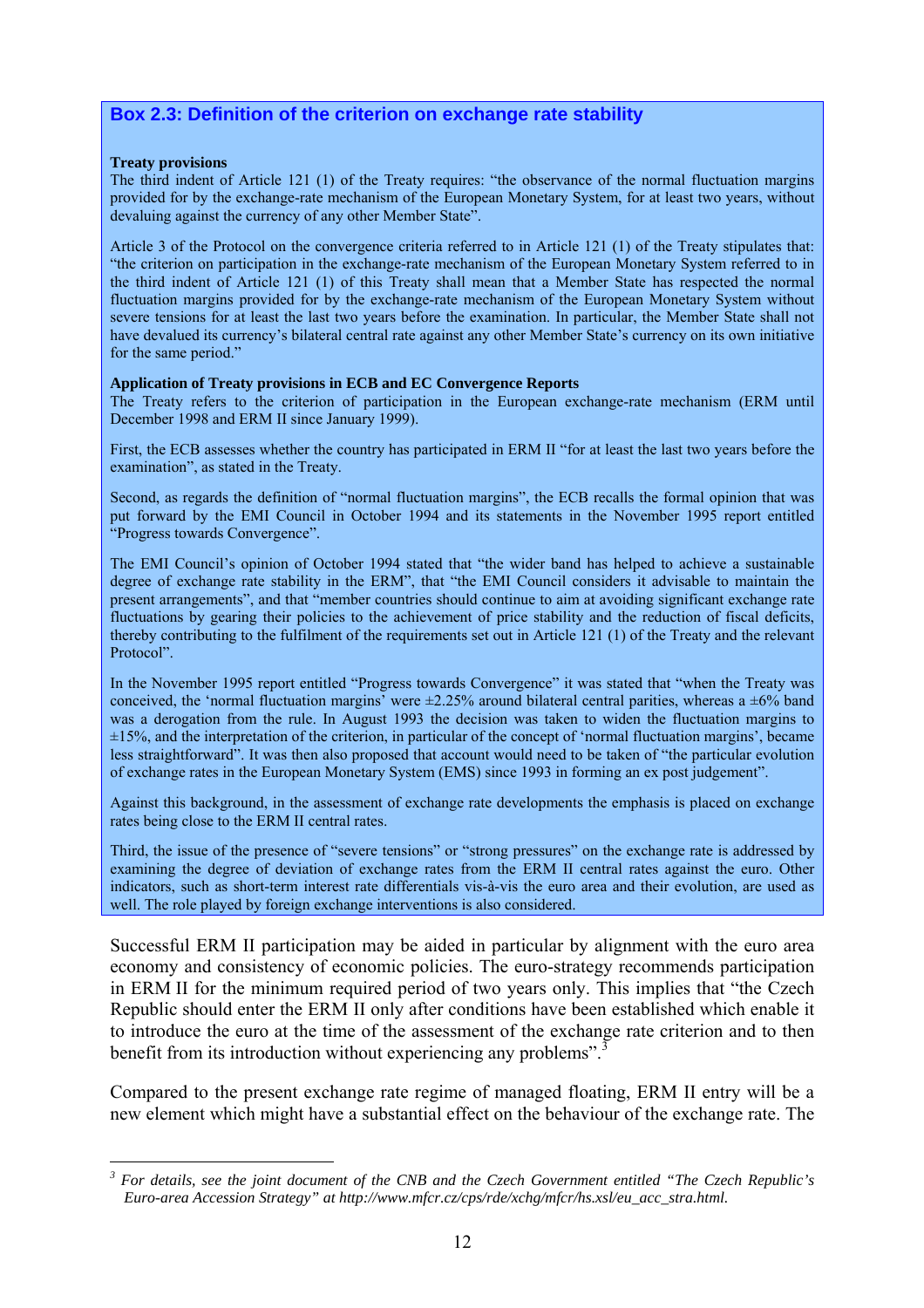<span id="page-12-0"></span>key problem with switching to the ERM II mechanism will be setting the appropriate (sustainable) central parity.

## **2.4 Criterion on Long-term Interest Rates**

### **Box 2.4: Definition of the criterion on long-term interest rates**

#### **Treaty provisions**

 $\overline{a}$ 

The fourth indent of Article 121 (1) of the Treaty requires: "the durability of convergence achieved by the Member State and of its participation in the exchange-rate mechanism of the European Monetary System being reflected in the long-term interest-rate levels".

Article 4 of the Protocol on the convergence criteria referred to in Article 121 (1) of the Treaty stipulates that: "the criterion on the convergence of interest rates referred to in the fourth indent of Article 121 (1) of this Treaty shall mean that, observed over a period of one year before the examination, a Member State has had an average nominal long-term interest rate that does not exceed by more than 2 percentage points that of, at most, the three best performing Member States in terms of price stability. Interest rates shall be measured on the basis of longterm government bonds or comparable securities, taking into account differences in national definitions".

#### **Application of Treaty provisions in ECB and EC Convergence Reports**

First, with regard to "an average nominal long-term interest rate" observed over "a period of one year before the examination", the long-term interest rate has been calculated as an arithmetic average over the latest 12 months for which HICP data were available.

Second, the notion of "at most, the three best performing Member States in terms of price stability" which is used for the definition of the reference value has been applied by using the unweighted arithmetic average of the long-term interest rates in the three countries with the lowest inflation rates. Interest rates have been measured on the basis of harmonised long-term interest rates, which were developed for the purpose of assessing convergence.

The Czech Republic is currently compliant with the criterion on long-term interest rates and no probl[e](#page-12-1)ms are expected in this area in the future<sup>4</sup> (see Table 2.4).

|                                                  | 2003 | 2004                | 2005 | 8/06 | 2006  | 2007    | 2008 | 2009 |
|--------------------------------------------------|------|---------------------|------|------|-------|---------|------|------|
| Average for 3 countries with lowest<br>inflation |      | 4.12 4.28 3.37 4.06 |      |      |       | 4.1 4.5 | 4.4  | 4.4  |
| Reference value $(1st line + 2.0 p.p.)$          |      | 6.12 6.28 5.37 6.06 |      |      | 6.1   | 6.5     | 6.4  | 6.4  |
| <b>Czech Republic</b>                            |      | 4.75 3.51           |      | 3.68 | l 3.9 | 4.5     | 4.3  | 4.3  |

#### **Table 2.4: 10-year interest rates on government bonds on the secondary market**  *(average for the last 12 months, in %)*

*Sources: Eurostat, Macroeconomic Forecast of the Czech Ministry of Finance (October 2006)* 

The forecast for interest rates on government bonds in the Czech Republic is dependent on the successful implementation of the public finance consolidation. Any loss of financial market confidence in the outcome of the fiscal reform could very quickly lead to a rise in the risk premium on long-term interest rates and endanger the fulfilment of this convergence criterion.

<span id="page-12-1"></span><sup>&</sup>lt;sup>4</sup> As no forecast for the time horizon under review is available for the long-term interest rates of the countries *that should, according to the inflation forecast, form the basis for calculating the criterion, the projection of the reference value in Table 2.4 is based on the technical assumption that long-term interest rates will move in line with inflation, i.e. real interest rates will not change. The reference value in 2005–2008 should therefore be viewed as only tentative.*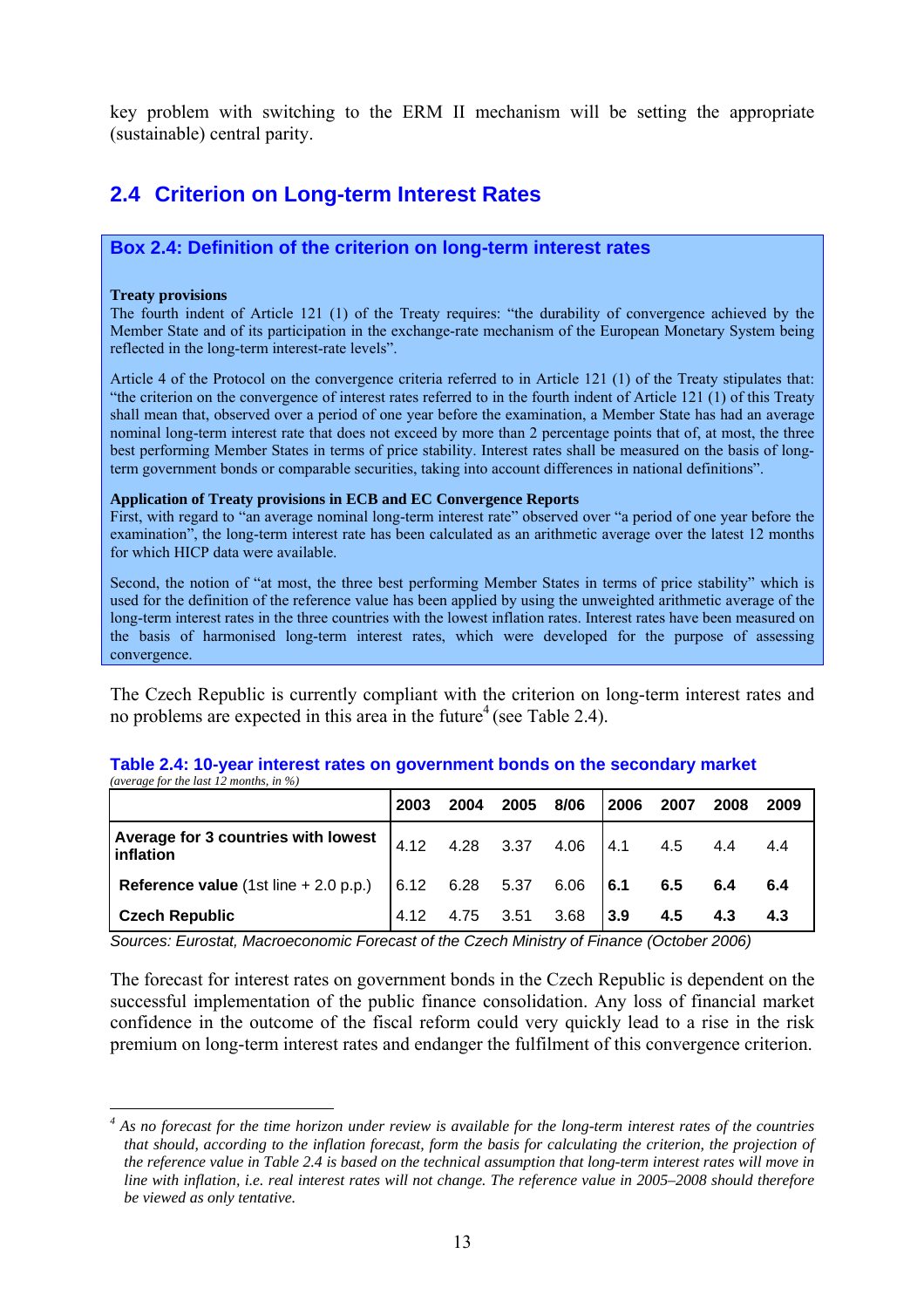# <span id="page-13-0"></span>**3 Assessment of the Czech Republic's Current Economic Alignment with the Euro Area**

This part summarises the results of a set of analyses directed at assessing the Czech economy's alignment with the euro area over and above the formal criteria, whose fulfilment is assessed in the previous part. Entry into the euro area will fundamentally change the Czech economy's options for adjusting to economic shocks. There will be no possibility of adjusting vis-à-vis the euro area countries, i.e. the Czech Republic's biggest trading partners, through movements in the exchange rate. Monetary policy will be formulated at the euro area level; hence, there will be a risk of the monetary conditions not corresponding to the situation in the Czech economy at any given moment. Therefore, it is important to examine how big this risk is and how well the Czech economy will be able to respond if it materialises.

The analyses are divided into two basic groups by the type of question which they try to answer. The section entitled "Cyclical and Structural Alignment" indicates the size of the risk of economic shocks whose impact on the Czech economy will differ from that on the euro area as a whole ("asymmetric shocks"). The section entitled "Adjustment Mechanisms" answers the question of to what extent the Czech economy is capable of absorbing the impacts of possible asymmetric shocks. The basic theoretical starting point for the underlying analyses is the theory of optimum currency areas. These analyses are aimed at assessing the evolution of the alignment indicators over time and in comparison with selected countries which are euro area members already (Austria, Germany and Portugal<sup>5</sup> were selected), which will becom[e](#page-13-1) members in the near future (Slovenia) or which aspire to such membership (Hungary, Poland and Slovakia). <sup>6</sup> The conclusion as to whether the Czech economy is sufficiently prepared for adopting [th](#page-13-2)e single currency cannot be made in absolute terms, but can ensue from the aforementioned comparison with other countries and the assessment of developments over time. In general, it can be expected that the benefits of adopting the single currency will grow with greater economic alignment and stronger adjustment mechanisms.

## **3.1 Cyclical and Structural Alignment**

 $\overline{a}$ 

The costs arising from the loss of the Czech Republic's own monetary policy will be particularly pronounced if the Czech economy is not aligned with the euro area economy and its development therefore deviates frequently from that in the euro area. The risks arising from the Czech Republic's accession to the euro area will decrease as the degree of alignment increases.

**The degree of real economic convergence** is an important indicator of the Czech economy's similarity to the euro area. A higher level of such convergence fosters greater similarity of long-run equilibrium development. Indirectly, it can also foster a lower likelihood of cyclical

<span id="page-13-1"></span>*<sup>5</sup> The selection of countries is different from last year's; Germany has been included in the analysis, replacing Greece. This change enhances the representativeness of the selection with regard to the diversity of the economic characteristics of the euro area countries monitored. The selection thus* includes countries that are comparable in terms of economic level and countries with which the

<span id="page-13-2"></span>*Czech economy has trading links. 6 All the analyses attempted to make comparisons with all the selected countries, but in some cases that was not possible owing to a lack of relevant statistical data.*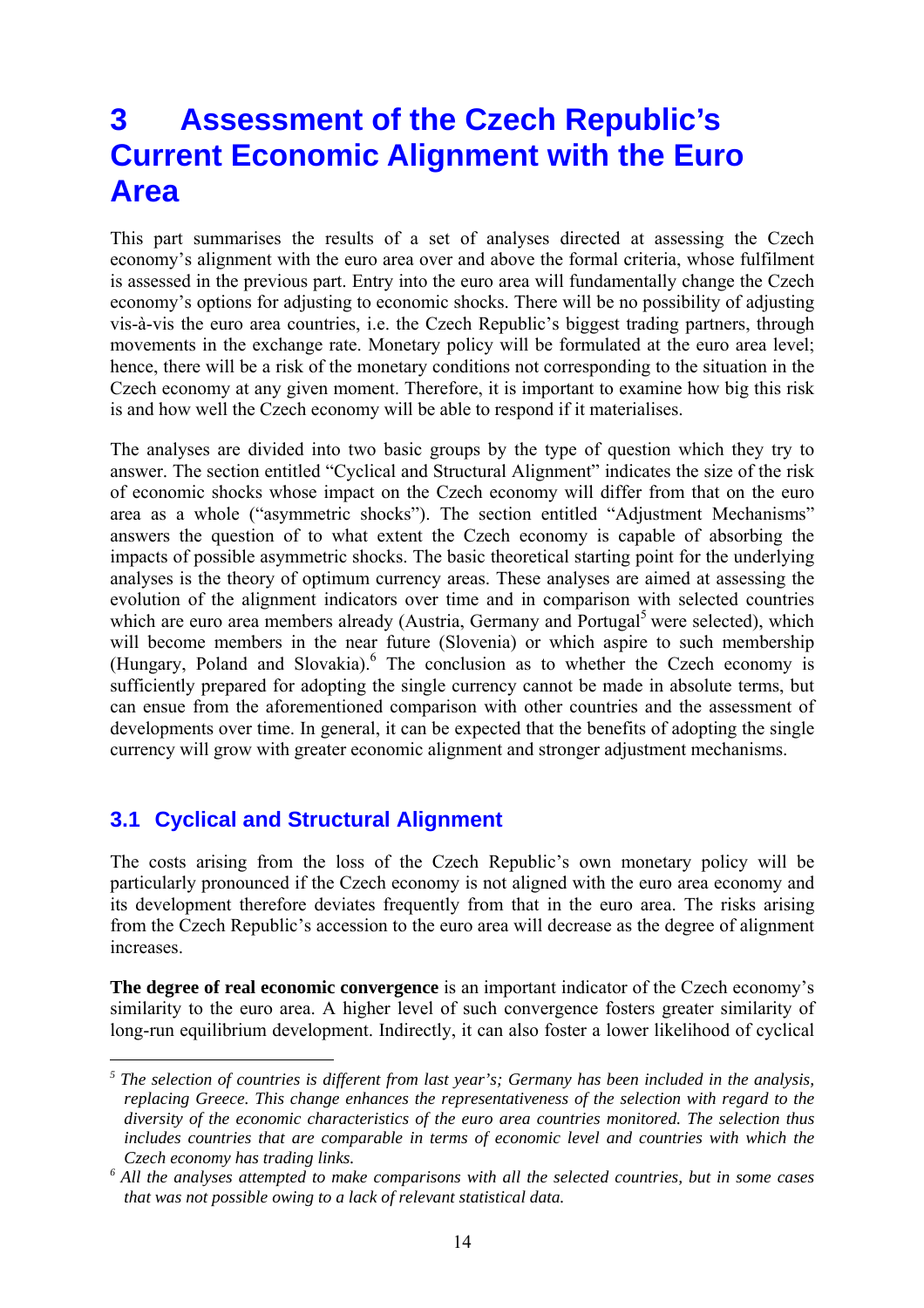<span id="page-14-0"></span>misalignment. A higher degree of convergence prior to ERM II entry and euro adoption decreases the potential future pressures for growth of the price level and equilibrium appreciation of the real exchange rate. Thanks to a pick-up in economic growth, GDP per capita in the Czech Republic has recently started to converge more quickly towards the euro area average. The current level is comparable with the other least advanced countries (see Chart 3.1) and higher than in most of the new EU Member States (except for Slovenia). The price level also converged in 2005, owing mainly to nominal appreciation of the exchange rate. However, the difference in price level relative to the euro area remains sizeable. Going forward, the process of real convergence, and hence also the equilibrium trend of real appreciation of the koruna against the euro, can be expected to continue. The persistence of this trend following accession to the euro area will initially engender a higher rate of inflation in the Czech Republic than in the euro area and, as a result, lower domestic real interest rates (probably even negative in the case of short-term money market rates). If this situation persists in the long term, it could be associated with certain risks.





**Alignment of the business cycle and similarity of economic shocks** are preconditions for a single monetary policy to have an effective and appropriate effect on an economy in a monetary union. Analyses suggest that at the level of overall economic activity the business cycle in the Czech Republic is not converging towards that in the euro area at any great rate (see Chart 3.2). In contrast to the results of last year's analyses, no sign of the increase in the alignment of the cycles recorded in recent years is observed either. The analyses therefore turn out worse for the Czech Republic than for the advanced euro area countries and for Hungary and Slovenia. Nor can any alignment with the euro area be seen at the level of demand-side and supply-side macroeconomic shocks. Conversely, a relatively high degree of alignment with the euro area is observed for industrial activity. The results of an analysis of export activity suggest the possibility of significant alignment between the Czech Republic and the euro area in this area. However, these results are not robust.

Source: Eurostat, CNB calculation.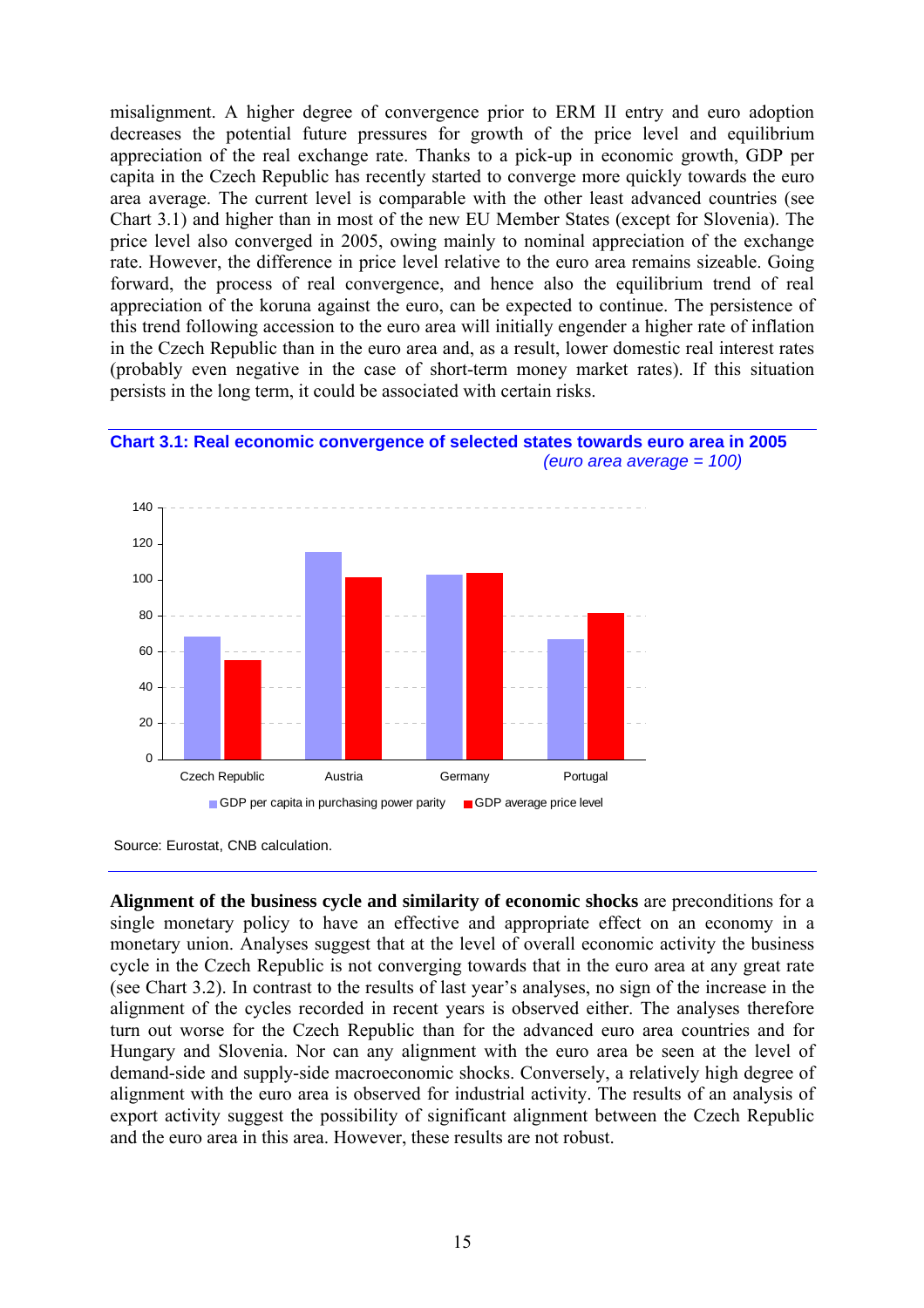<span id="page-15-0"></span>**Chart 3.2: GDP growth in the Czech Republic and the euro area** *(in %, year on year)* 



Source: Eurostat, CNB calculation.

A gradual increase in the **inflow of money from EU structural funds** is a specific asymmetric shock that might impact on the Czech economy. The biggest economic stimulus for domestic demand in this respect should occur in 2007 and 2008. However, the results of the analysis indicate that it will not require a significant monetary policy reaction or adjustment of the exchange rate of the koruna that would endanger the stay in ERM II and the potential assessment of the Maastricht exchange rate criterion.

**The structure of the Czech economy** in terms of product creation is broadly similar to that of the euro area economy, although it retains a specific feature in the form of a higher (and, in recent years, growing) share of industry and a smaller share of services in GDP.

Another asymmetric shock that has hit some economies in the past is rapid convergence of **nominal interest rates** ahead of entry into the monetary union. For a country planning to enter, earlier gradual convergence of such rates is therefore preferable (although this simultaneously reduces the immediate benefits of joining the euro area in terms of investment support and economic growth). The difference between Czech interest rates and euro area interest rates has been zero or negative since 2002, hence the aforementioned risk is virtually non-existent at present. The Czech koruna's **exchange rate** against the dollar has been moving very much in line with the euro's exchange rate against the dollar. Among the countries under comparison, only Slovenia and Slovakia, i.e. countries participating in ERM II, have a greater alignment for this exchange rate. The macroeconomic characteristics of the Czech economy indicate the potential for broadly similar medium-term exchange rate volatility as in the other new EU Member States under comparison. The observed mediumterm volatility of the Czech koruna against the euro is comparable in particular with that of the Slovak koruna, is smaller than that of the Polish zloty (and, by some measures, the Hungarian forint) and, conversely, is greater than that of the Slovenian tolar. These differences reflect, among other things, different monetary policy regimes.

The Czech economy's strong **trade and ownership links** with the euro area are the principal argument for adopting the single currency, as they increase the potential benefits arising from the elimination of potential fluctuations in the exchange rate. The euro area is the partner for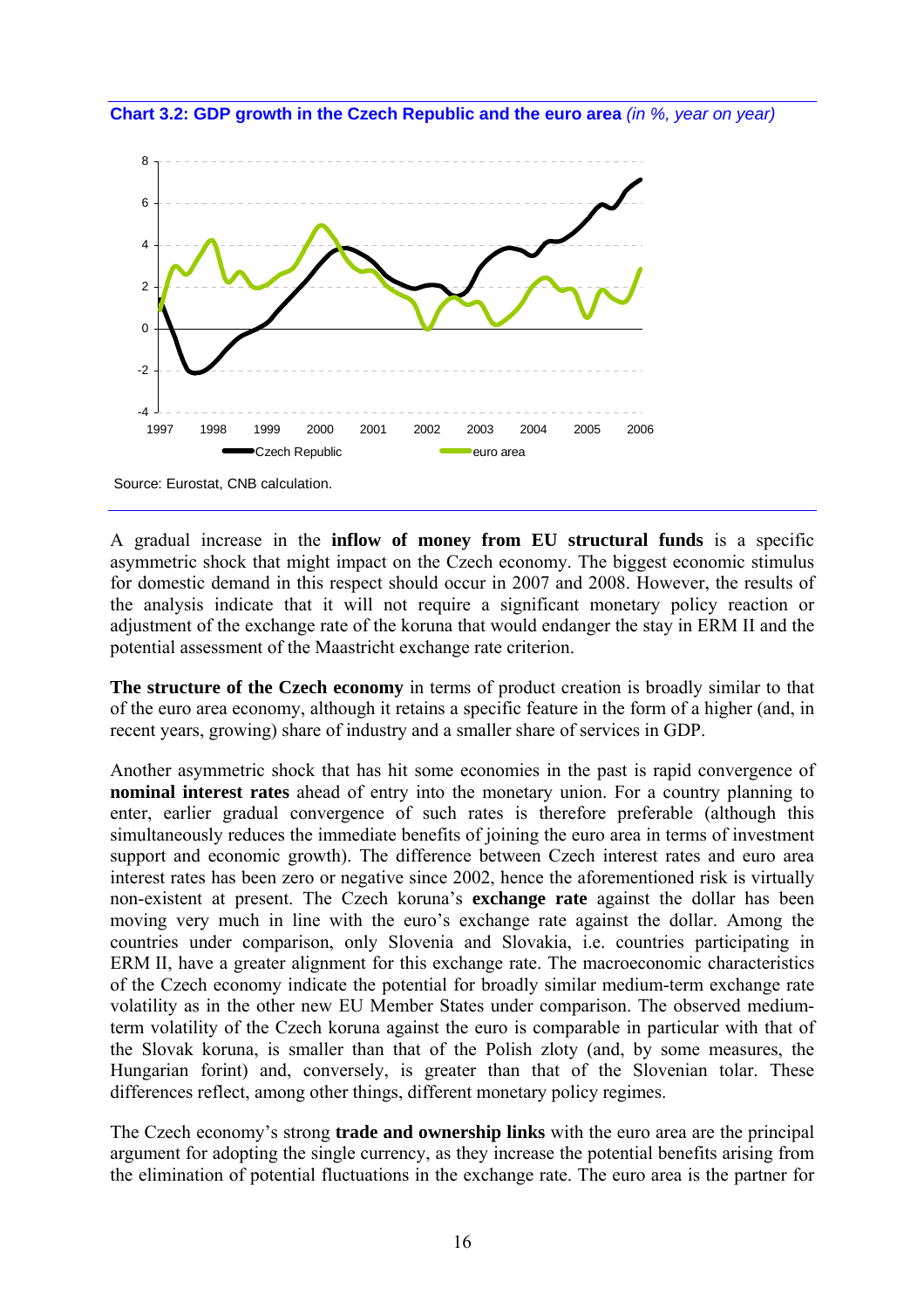<span id="page-16-0"></span>60% of Czech exports and 50% of Czech imports, and strong links with the euro area are also apparent for the other economies under comparison (see Chart 3.3). The Czech economy's ownership links with the euro area on the direct investment inflow side are slightly stronger than in the other countries under comparison. The Czech economy's strong economic integration with the euro area creates conditions for increasing its cyclical alignment with this area. Another positive aspect from this perspective is the high intensity of intra-industry trade with the euro area, which is comparable with Austria and Germany.





The analysis of the Czech **financial sector**, and, within it, the banking sector, reveals that despite its relatively smaller size by comparison with the euro area, it need not be expected to have a fundamentally different effect on the economy. Moreover, the monitored indicators have recently recorded further slight convergence towards the euro area. The depth of financial intermediation in the Czech Republic is currently thus roughly one-third of the level in Germany, Austria and the euro area and 45% of that in Portugal. The Czech Republic lags behind these countries in particular in terms of lending. However, as a result of dynamic growth in loans to households and corporations in Czech Republic, client loans are rising as a percentage of both total loans and GDP. On the one hand this trend represents gradual convergence towards the corresponding shares in the euro area, but on the other hand it could pose a risk of loan defaults in the event of a further build-up in household debt. The historical experience of some current euro area countries with high growth in household borrowing suggests that such a trend does not necessarily lead to problems in the financial system. The degree of integration of the Czech stock market and the euro area markets is at a slightly lower level than the German and Portuguese markets and at a similar level as Austria. The speed of elimination of shocks on the Czech stock market has recently increased.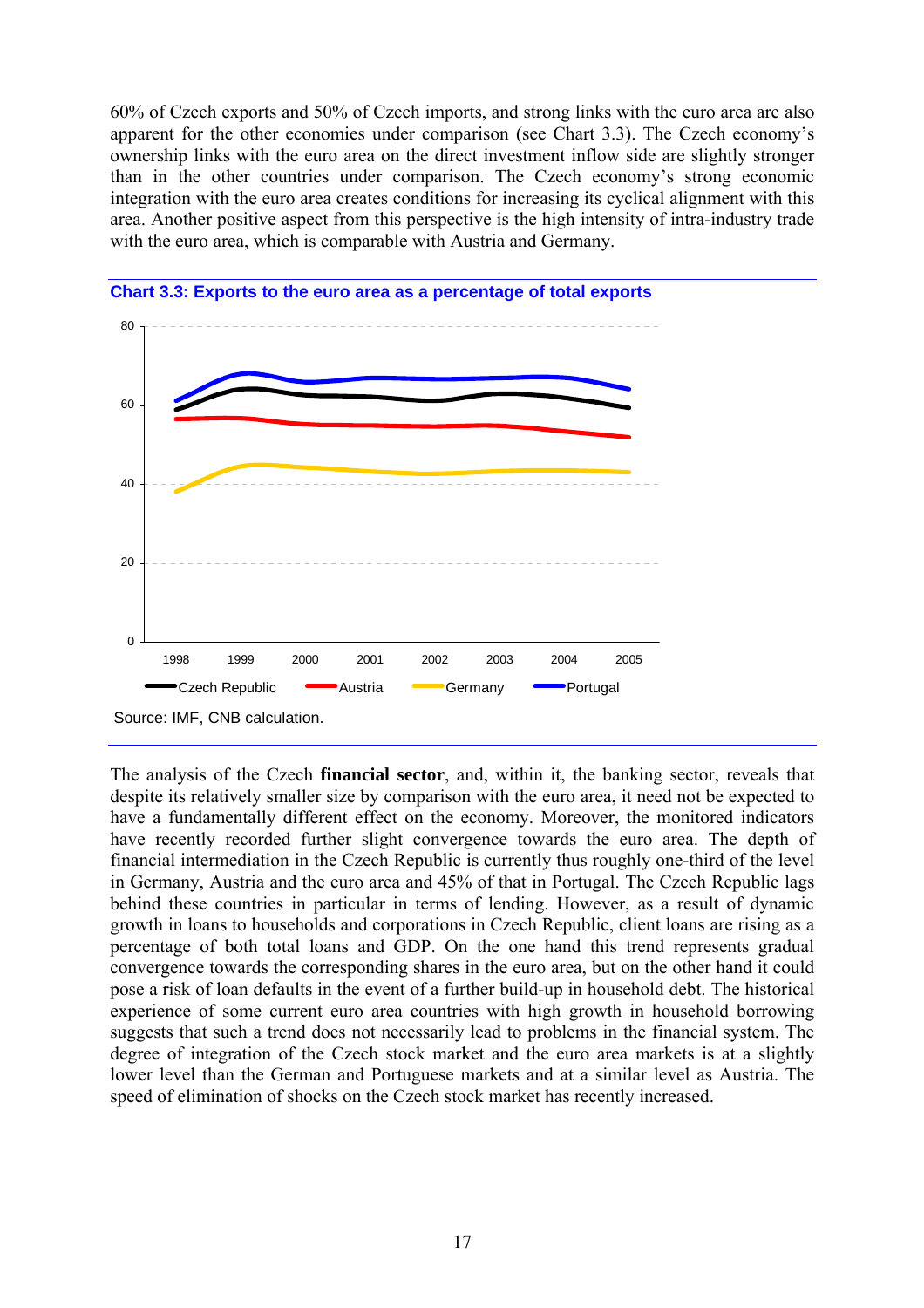## <span id="page-17-0"></span>**3.2 Adjustment Mechanisms**

In the absence of independent monetary policy, the flexibility of the economy and its ability to adjust to shocks will be particularly important. The stabilisation function of public budgets, labour and product market flexibility and the ability of the financial system to absorb shocks will therefore be vital for smooth economic development.

As regards **the public finances of the Czech Republic**, the operability of the stabilisation function within the European fiscal regulations will be crucial. This operability will be proportional in particular to the current distance of the deficit from the 3% reference value. The closer the deficit is to zero in its structural part, the more room there will be at a time of economic weakening for the functioning of automatic stabilisers and, in the extreme case, for the implementation of discretionary measures. The current public finance deficits, however, are largely structural in nature and there is unlikely to be an improvement in this regard in the near future. Moreover, the public finance deficit is increasing at a time of solid economic growth, and the expected future path suggests that this trend will continue. This is at odds with the effort to pursue anticyclical fiscal policy and with the intention to consolidate public finances prior to introducing the euro. The continuing public finance imbalance could be a source of growth in nominal public debt, which will probably lead to increasing debt service costs. Another condition for maintaining fiscal policy effectiveness is to achieve long-term sustainability of public finances, especially by dealing with the effect of population ageing on social system expenditures. The contribution of public finances to the economy's ability to respond flexibly to shocks will clearly be limited until these problems are tackled.

**Price and wage flexibility** is an important precondition for the economy to be able to absorb shocks to which the single monetary policy cannot respond. The analyses show that no major change has occurred since last year in the outlook for real wage flexibility in the Czech Republic. This flexibility, moreover, seems to be decreasing over time. Since last year the inflation persistence indicator has fallen slightly, but it remains among the highest in the sample of countries under comparison.

The ability of the Czech **labour market** to absorb shocks is largely unchanged from last year and remains average by European comparison (the European labour market itself requires fundamental reforms and may therefore be a fairly low standard). In some areas, though, the labour market is considerably less flexible than in the countries under comparison, and no major improvement is occurring. The institutional rules do not create the right conditions for employment of people with low skills. The main risk factors are the interaction of taxes and social benefits, a rising minimum wage and the costs of terminating open-ended employment contracts.

The labour market is still characterised by relatively high long-term and structural unemployment (see Chart 3.4). Although long-term unemployment is still lower than in some other countries (particularly Poland and Slovakia), it remains a major problem. Moreover, along with Germany the Czech Republic has the largest regional differences in the unemployment rate. This may be due to significant regional gaps between the demand for, and supply of, labour and the low regional mobility of the labour force. If mobility within the Czech Republic can be considered an appropriate indicator of cross-border mobility, this channel, too, will probably not be an effective adjustment mechanism in the event of economic imbalances. That said, the good news is that several countries of the EU have opened up or partly liberalised their labour markets for citizens of the new Member States. Conversely, the inflow of foreign labour into the Czech Republic has recently been very dynamic. The vast majority of these foreign workers are in jobs requiring few, if any,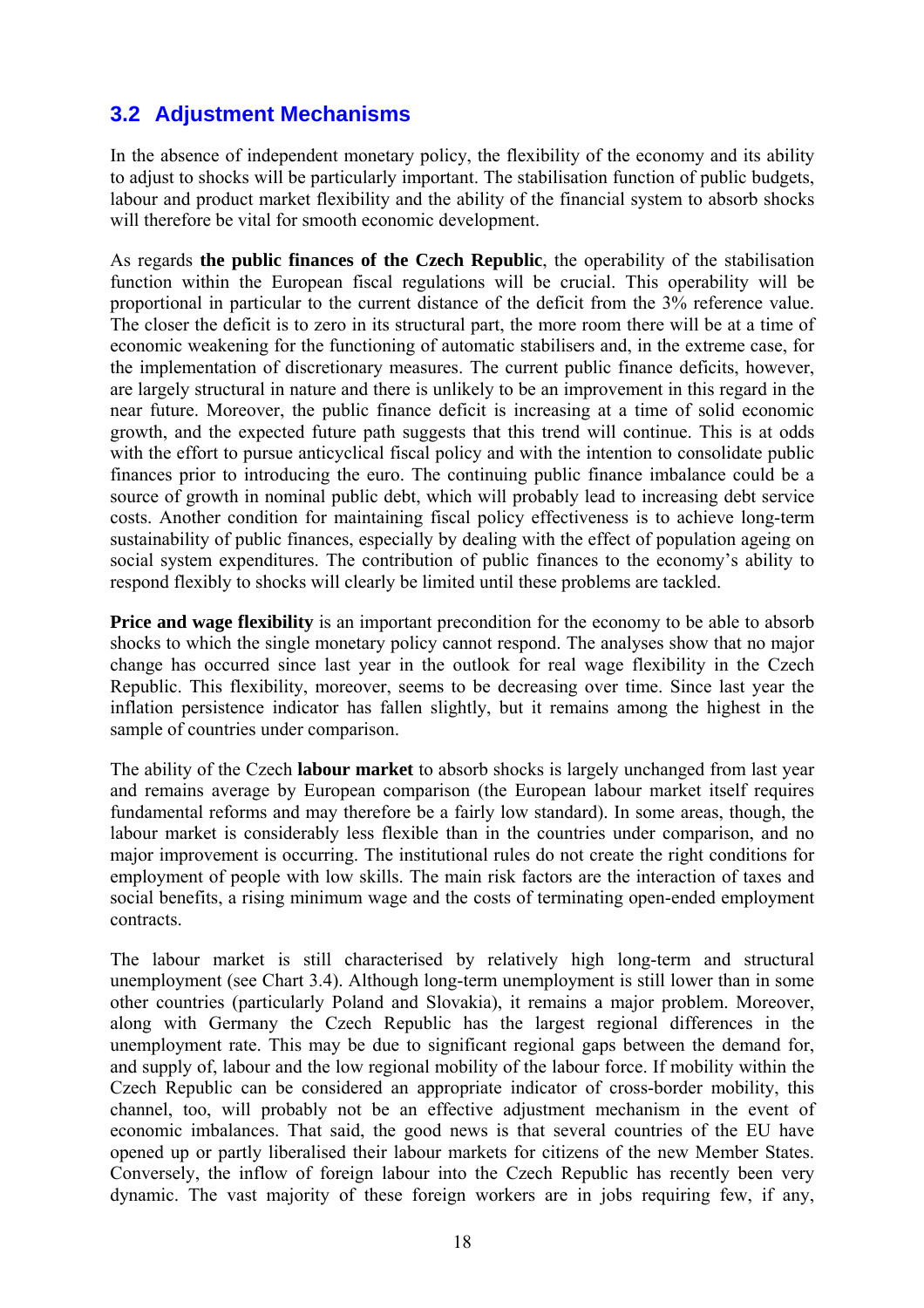<span id="page-18-0"></span>qualifications. The inflow of foreign workers bears witness to some degree of flexibility as regards international migration. On the other hand, however, it suggests that some serious problems persist in the Czech labour market.





Labour market flexibility is to a great extent determined by the institutional rules. OECD analyses and new studies have revealed that collective bargaining has a fairly small effect on wage setting in the Czech Republic. The impact of the minimum wage on the flexibility of low wages and on job creation is also rather lower on average by international comparison, although the ratio of the minimum wage to the average wage has increased sharply in recent years. High minimum wages coupled with high labour taxation can have an adverse effect on job creation. Total labour taxation has been on the rise in the Czech Republic since 2000, and this trend will not be significantly changed by the modest reduction in the tax burden on lowincome groups effective since January of this year. The effect of taxation on long-term unemployment and job creation is roughly the same as in Austria, Hungary and Poland, but higher than in Poland and Slovakia. Compared with other countries, the financial incentives to accept a job given by the combination of taxes and benefits are comparable or higher for the short-term unemployed, but average for the long-term unemployed. These incentives improved slightly last year thanks to the introduction of tighter conditions for qualifying for unemployment benefit and registering at labour offices. In the area of permanent employment the degree of job protection is higher than in other countries, which may present a risk in particular as regards the entry of young people to the labour market. By contrast, the introduction of easier procedures for setting up businesses will positively affect job creation. This measure means some further partial improvement in the regulation of the business environment, which by international comparison, however, remains hampered by major administrative obstacles.

**Stability and profitability of the financial sector** is a precondition for the sector to be able to assist in absorbing the impacts of economic shocks. The percentage of non-performing loans in the Czech Republic has recently recorded an overall decline to a level only slightly higher than the average in the euro area countries. Capital adequacy is currently at a sufficient level comparable with the other countries monitored, but outflow of earnings abroad and the